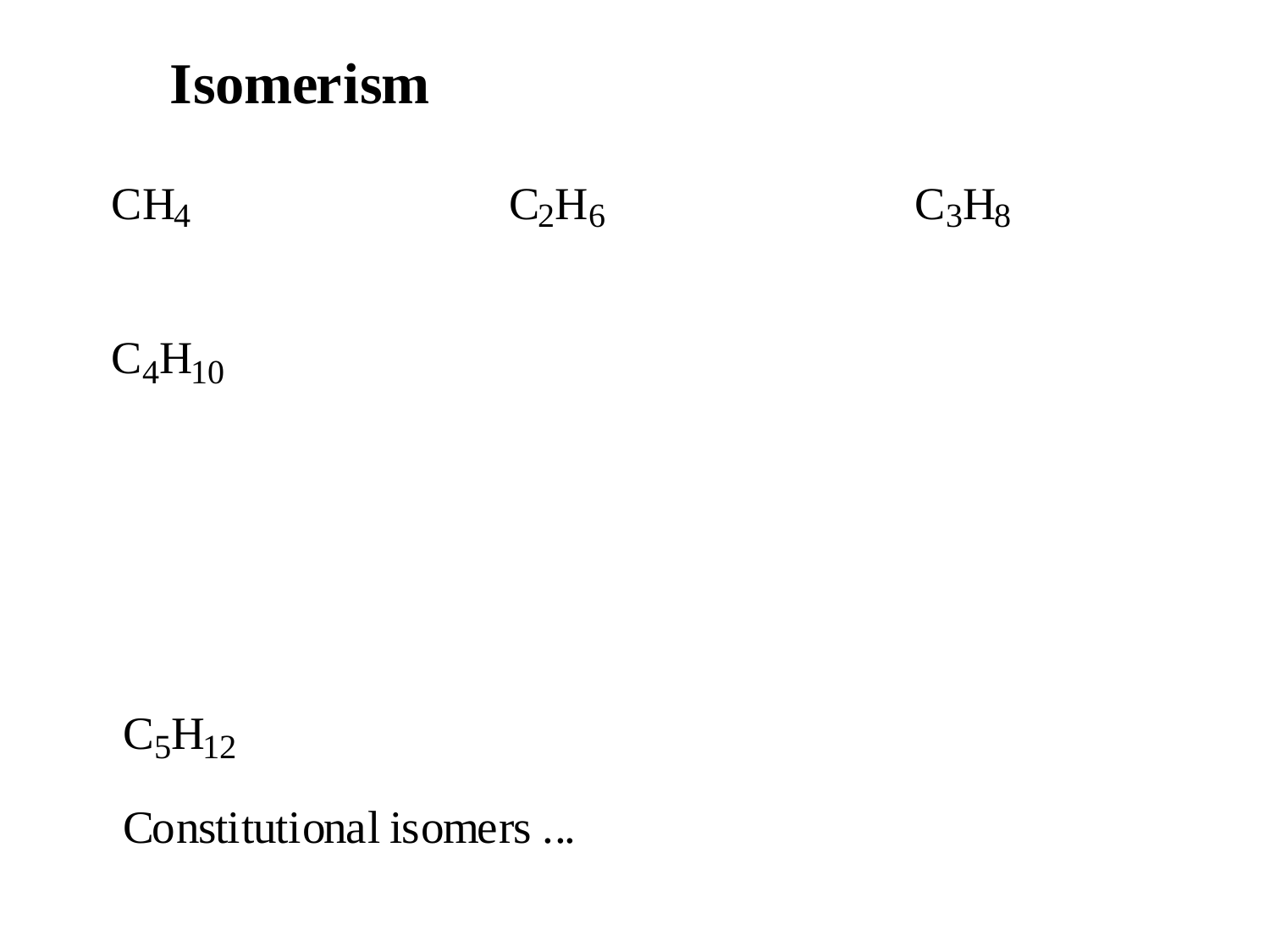

Positional isomers ...

Functional isomers...

How many constitutional isomers are there for the formula  $C_4H_8O$ ?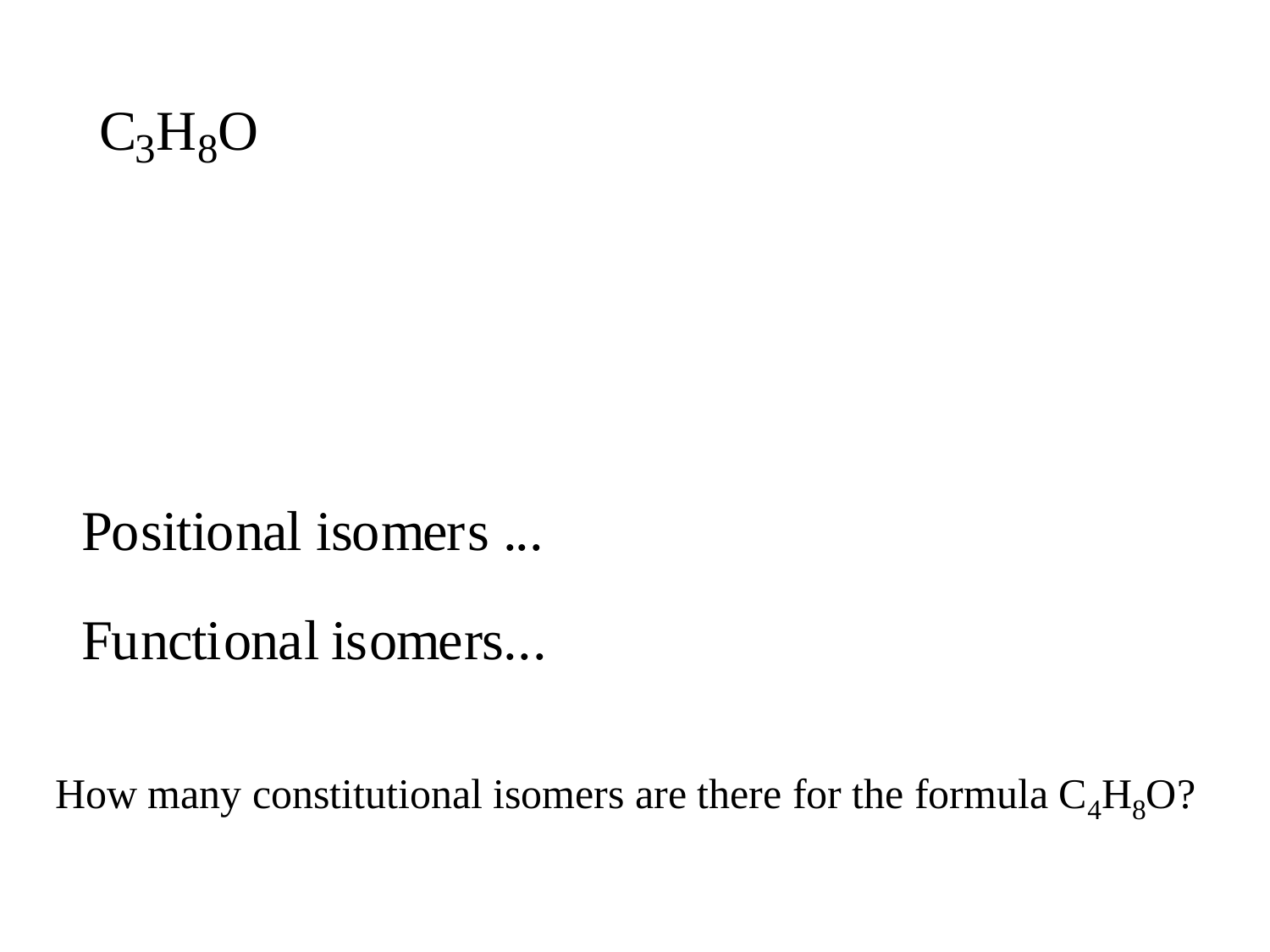Carbon atoms are often classified as primary  $(1^{\circ})$ , secondary  $(2^{\circ})$ , tertiary  $(3^{\circ})$ , and quaternary  $(4^{\circ})$ ...



Remember, these labels only pertain to carbon atoms with *four single bonds*.

Label the carbon atoms in the following molecule as  $1^{\circ}$ ,  $2^{\circ}$ ,  $3^{\circ}$ , or  $4^{\circ}$ .

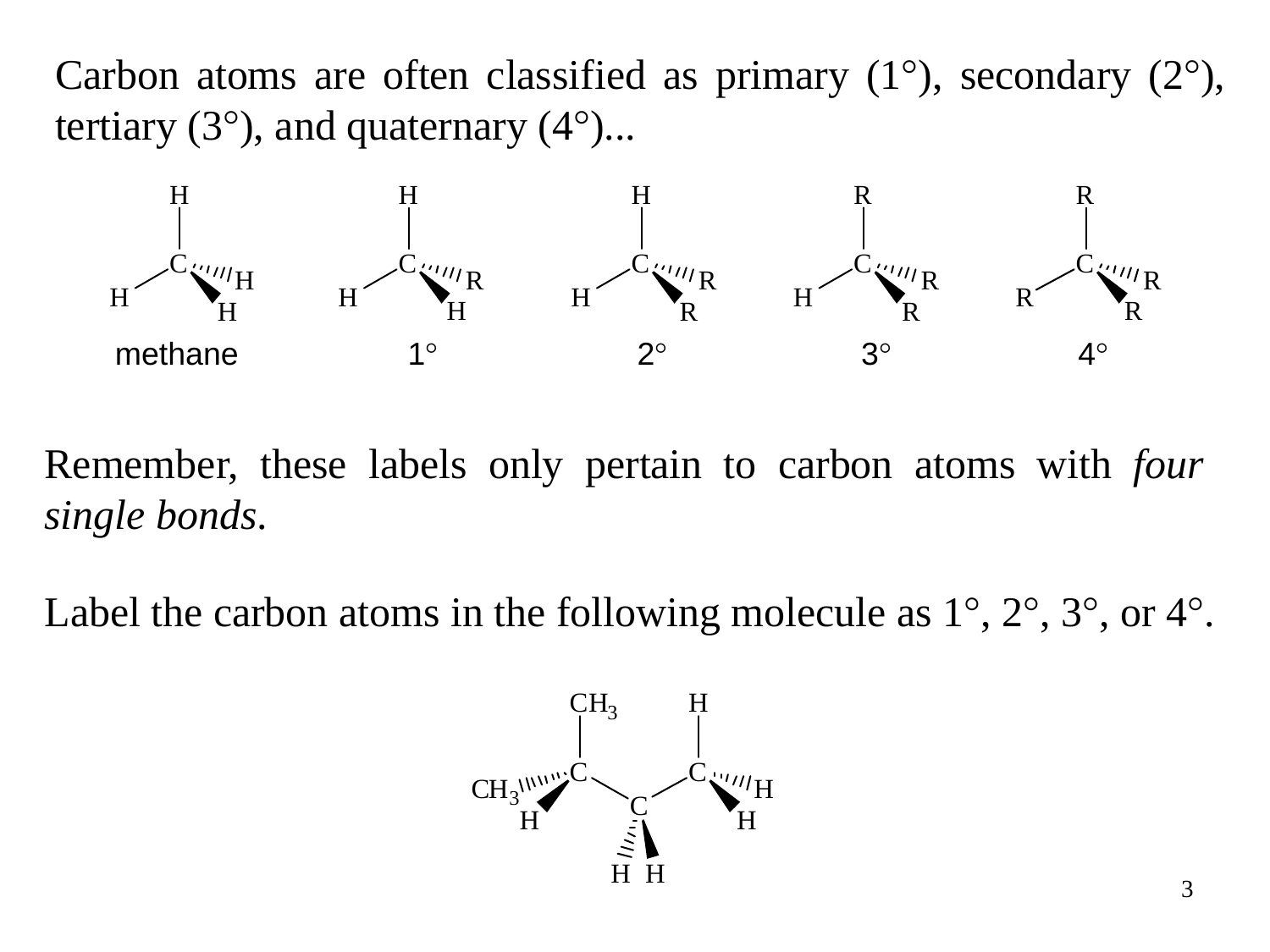This terminology also applies to amines...



and amides...

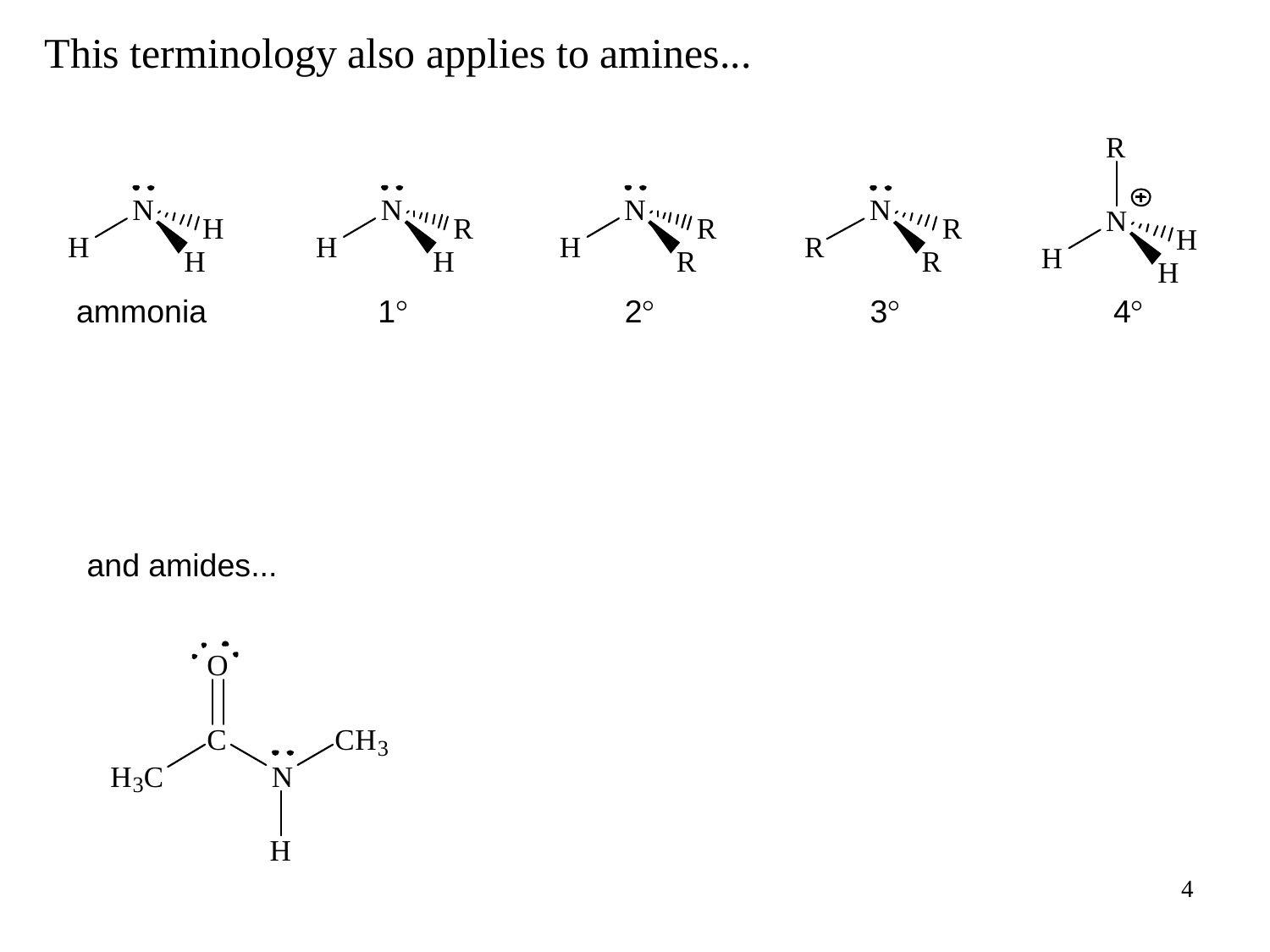## Unsaturated Carbon Classification...



For more examples, see the textbook, page 23.

Until you hear otherwise, the terms primary, secondary, tertiary and quaternary shall apply to saturated carbons. So, if asked for a molecule that contains only 3° carbons, benzene would not be a correct answer.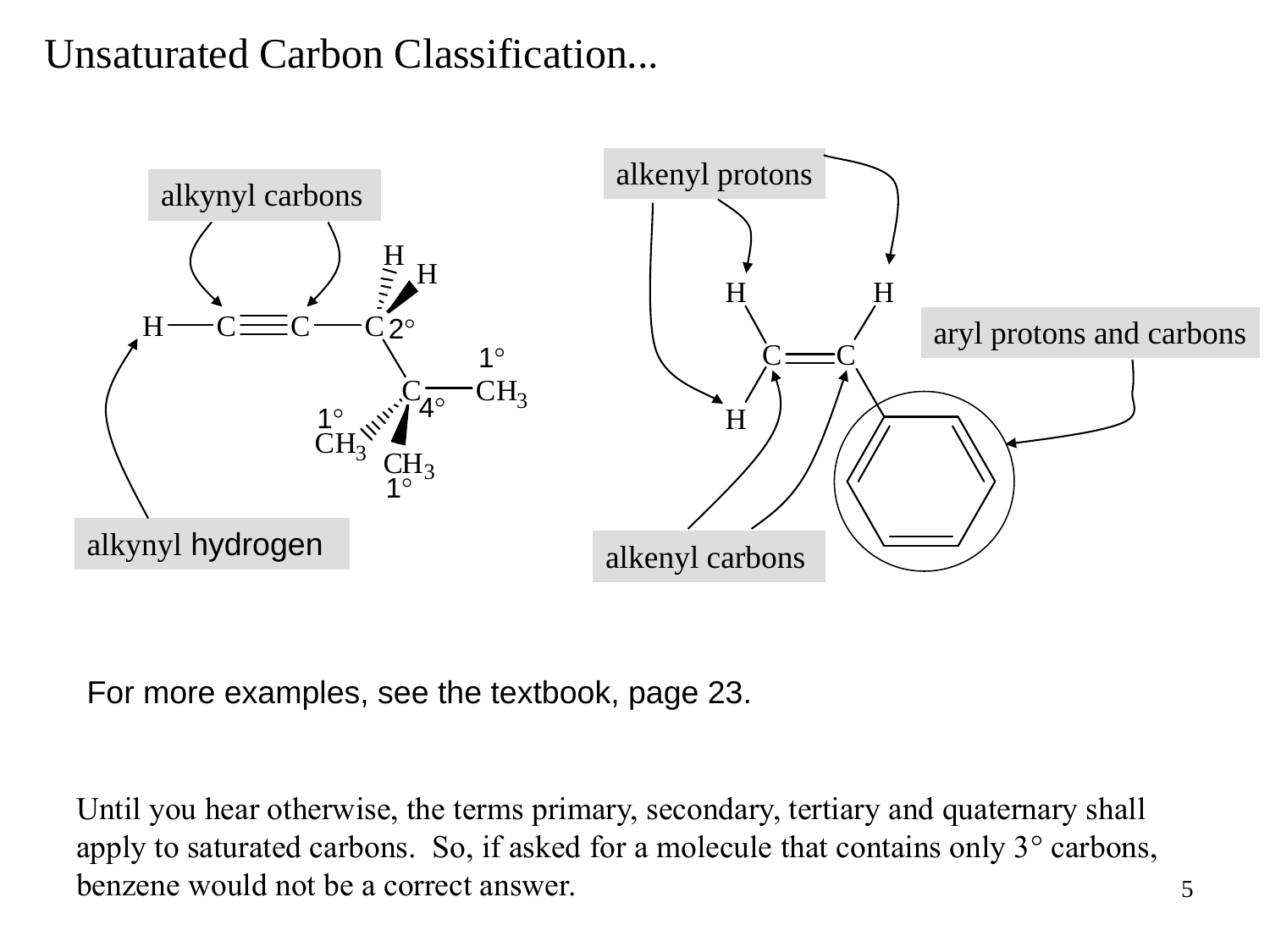**Functional Groups: "Reactive" centers that contain heteroatoms or multiple carboncarbon bonds.**



Heteroatom: atoms other than carbon or hydrogen. Typically N, O, Si, P, S, Se, F, Cl, Br, I.

multiple carbon-carbon bonds: unsaturation.

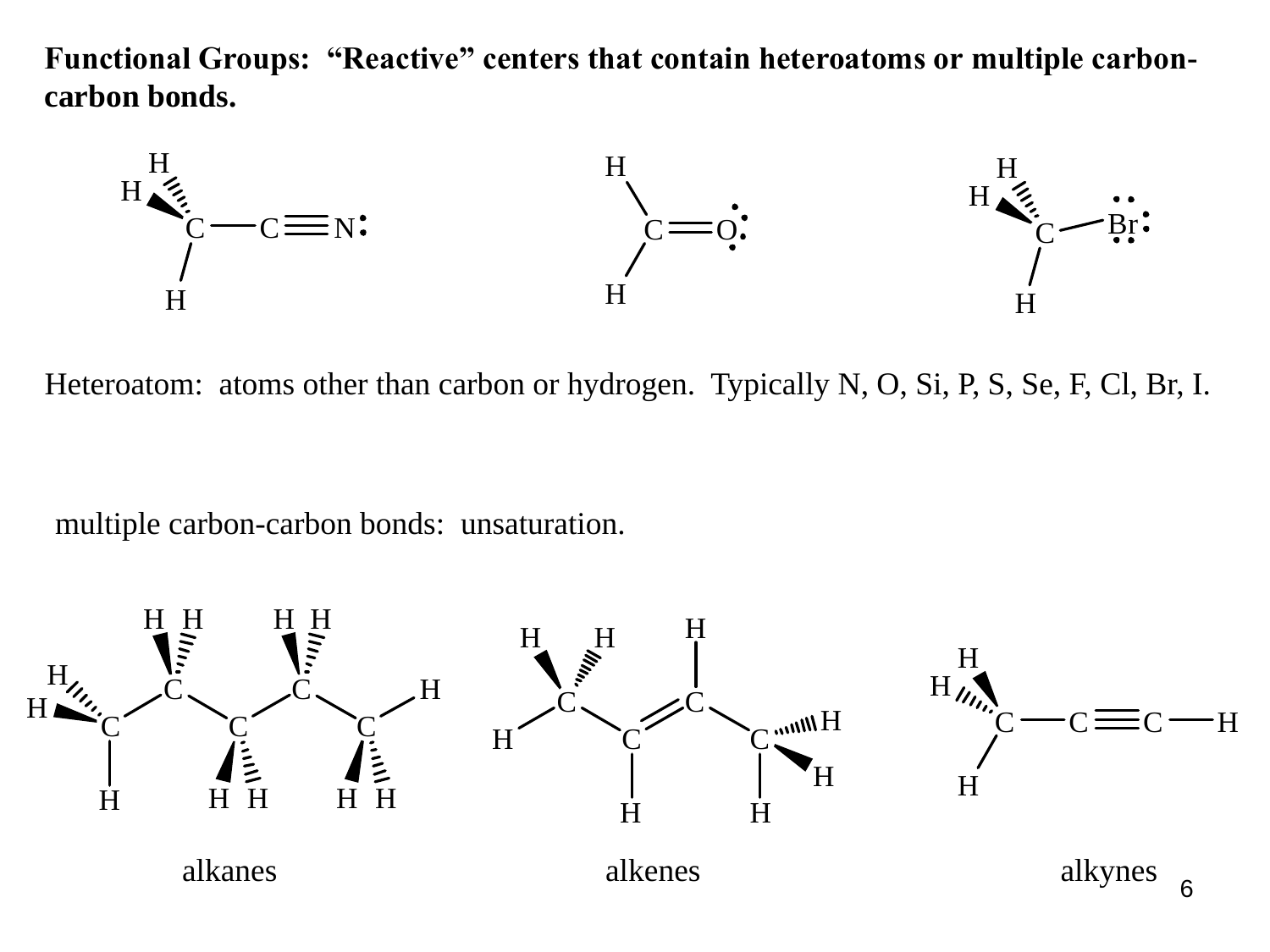## **The Functional Groups (Table 1.1 page 4)**

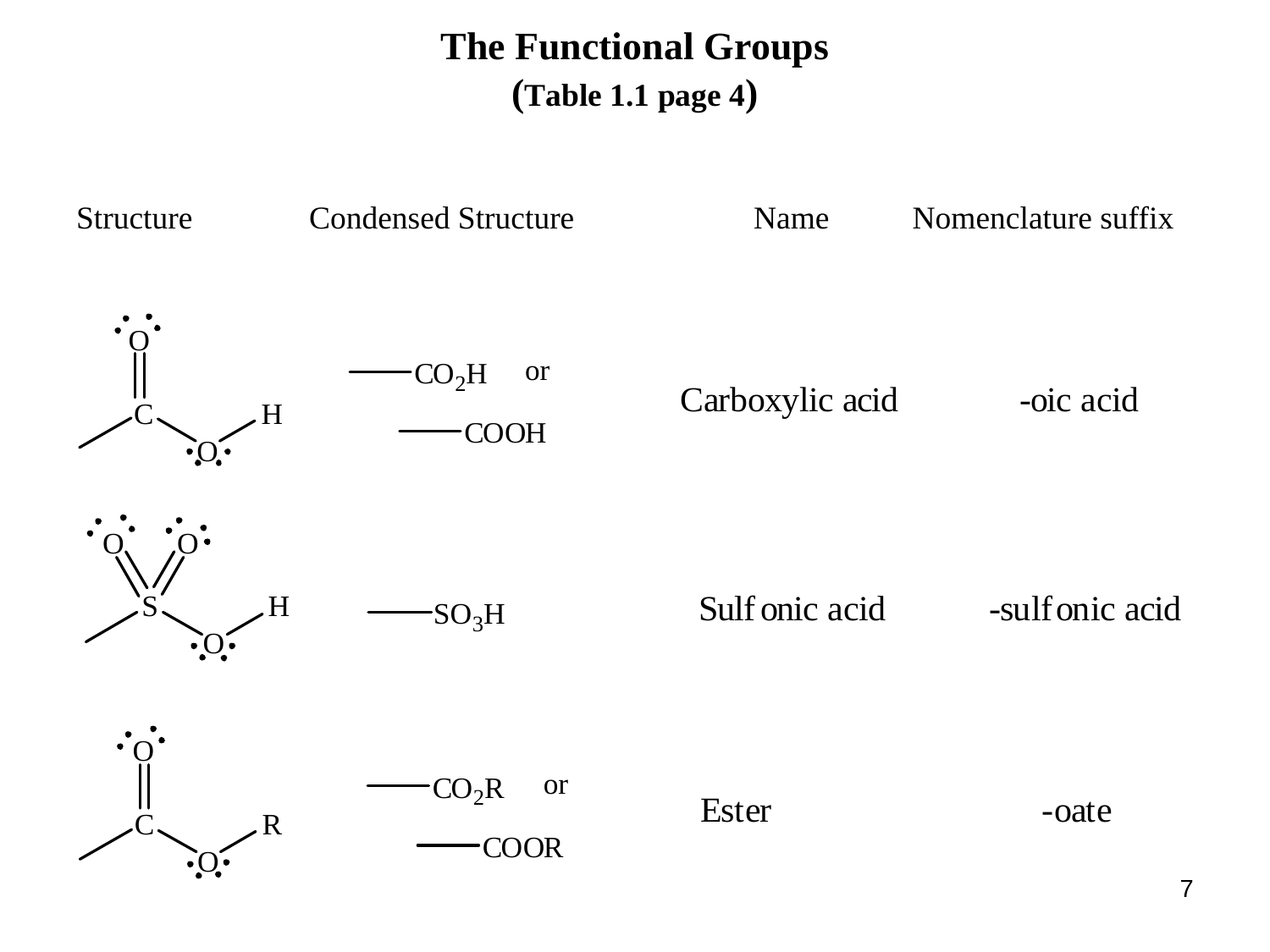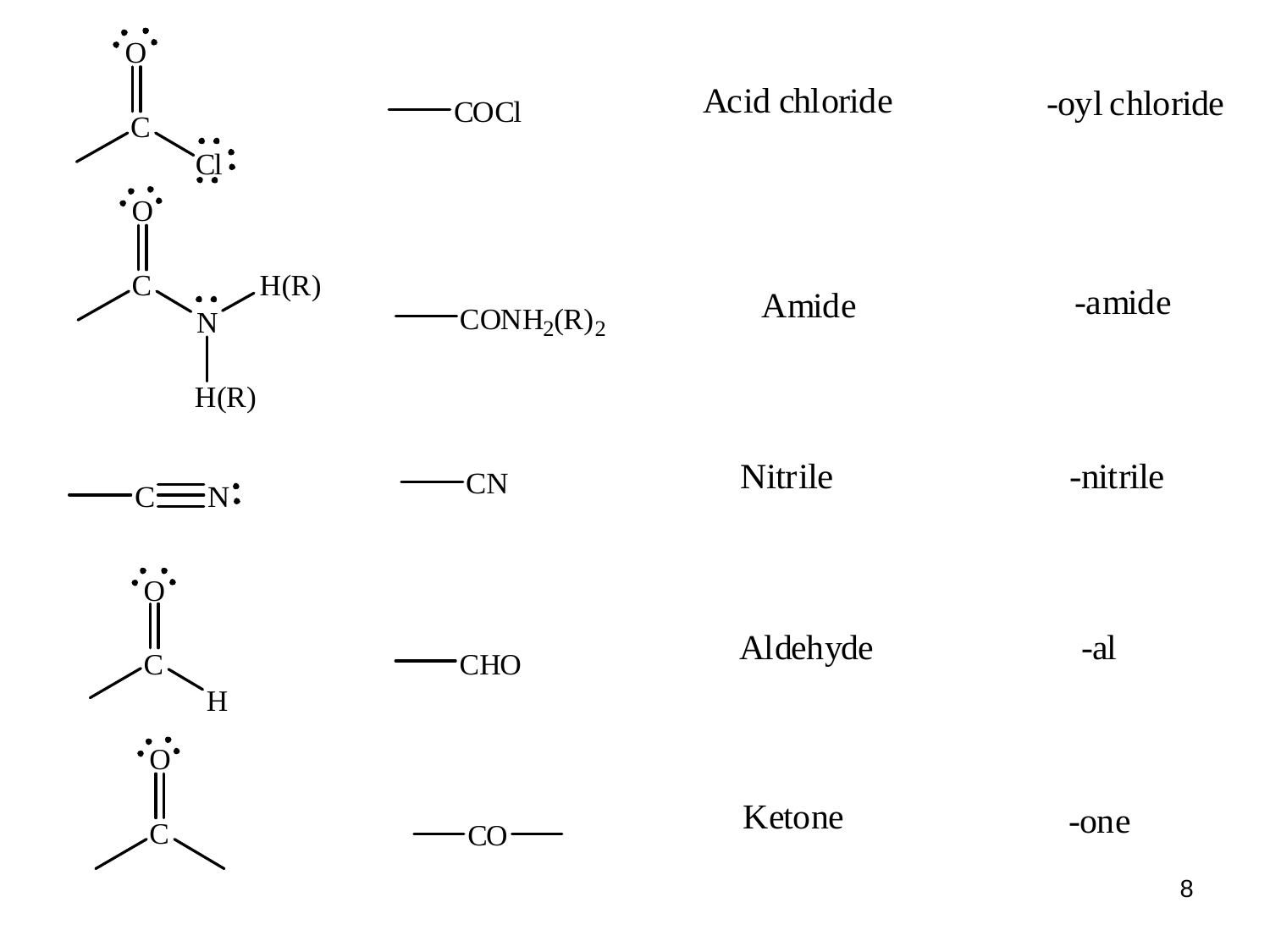







OH

 $\dot{s}$  -thiol -thiol

Alcohol -ol



H

 $\cdot$ NH<sub>2</sub>

 $N_{2}^{2}$   $N_{2}^{2}$   $N_{\text{H}}$   $\sim$   $N_{\text{H}_2}$   $\sim$   $N_{\text{H}_2}$   $\sim$   $N_{\text{H}_2}$   $\sim$   $N_{\text{H}_2}$   $\sim$   $N_{\text{H}_2}$   $\sim$   $N_{\text{H}_2}$ 



 $\overline{C}$   $\overline{C}$   $\overline{C}$   $\overline{C}$   $\overline{C}$   $\overline{C}$   $\overline{C}$   $\overline{C}$   $\overline{C}$   $\overline{C}$   $\overline{C}$   $\overline{C}$   $\overline{C}$   $\overline{C}$   $\overline{C}$   $\overline{C}$   $\overline{C}$   $\overline{C}$   $\overline{C}$   $\overline{C}$   $\overline{C}$   $\overline{C}$   $\overline{C}$   $\overline{C}$   $\overline{$ 





Alkyne -yne





Ether N/A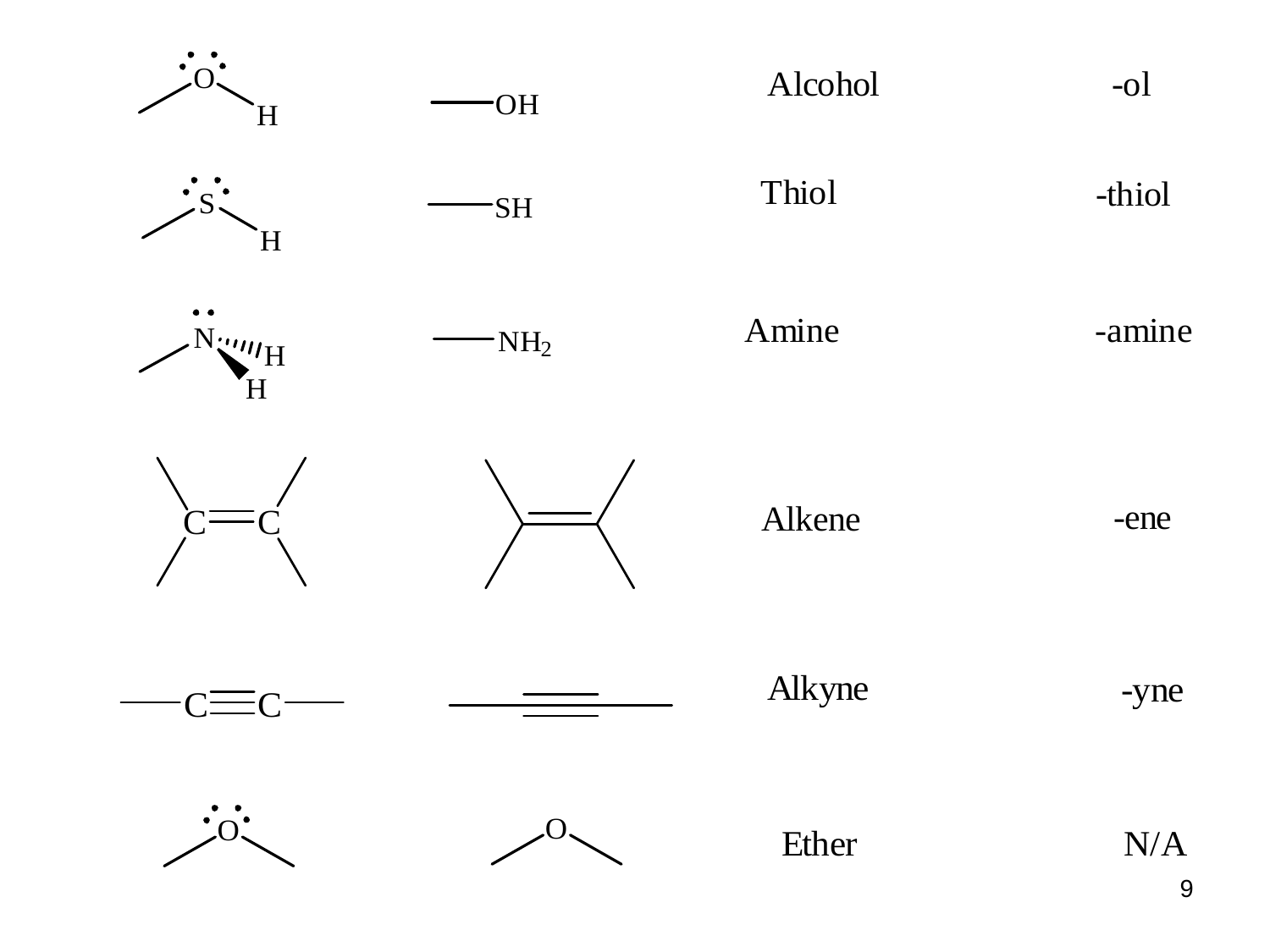



H



OH



Alcohol -ol





 $N_{2}^{2}$   $N_{2}^{2}$   $N_{\text{H}}$   $\sim$   $N_{\text{H}_2}$   $\sim$   $N_{\text{H}_2}$   $\sim$   $N_{\text{H}_2}$   $\sim$   $N_{\text{H}_2}$   $\sim$   $N_{\text{H}_2}$   $\sim$   $N_{\text{H}_2}$ 



 $\overline{C}$   $\overline{C}$   $\overline{C}$   $\overline{C}$   $\overline{C}$   $\overline{C}$   $\overline{C}$   $\overline{C}$   $\overline{C}$   $\overline{C}$   $\overline{C}$   $\overline{C}$   $\overline{C}$   $\overline{C}$   $\overline{C}$   $\overline{C}$   $\overline{C}$   $\overline{C}$   $\overline{C}$   $\overline{C}$   $\overline{C}$   $\overline{C}$   $\overline{C}$   $\overline{C}$   $\overline{$ 





Alkyne -yne





Ether N/A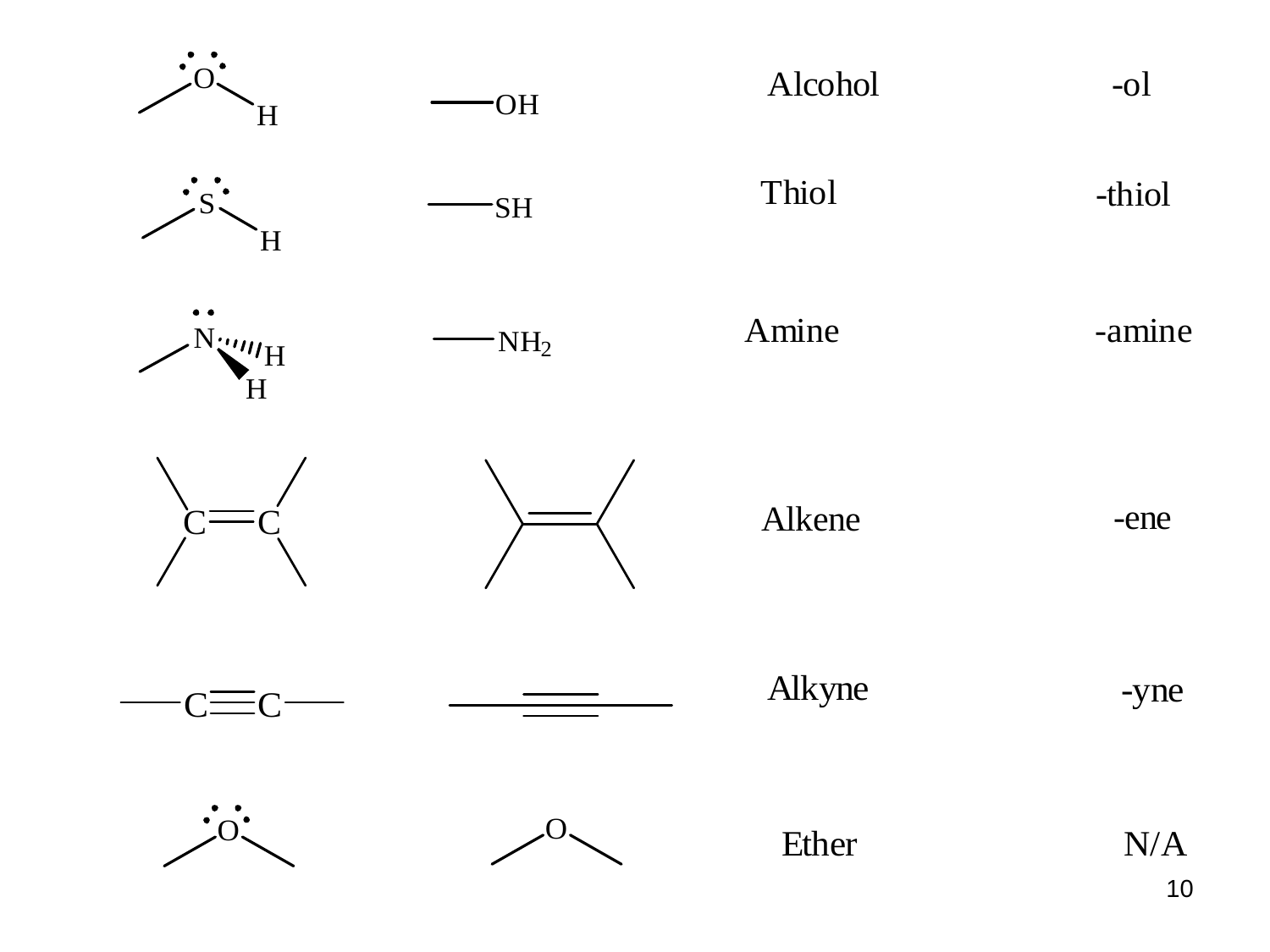

other common functional groups…

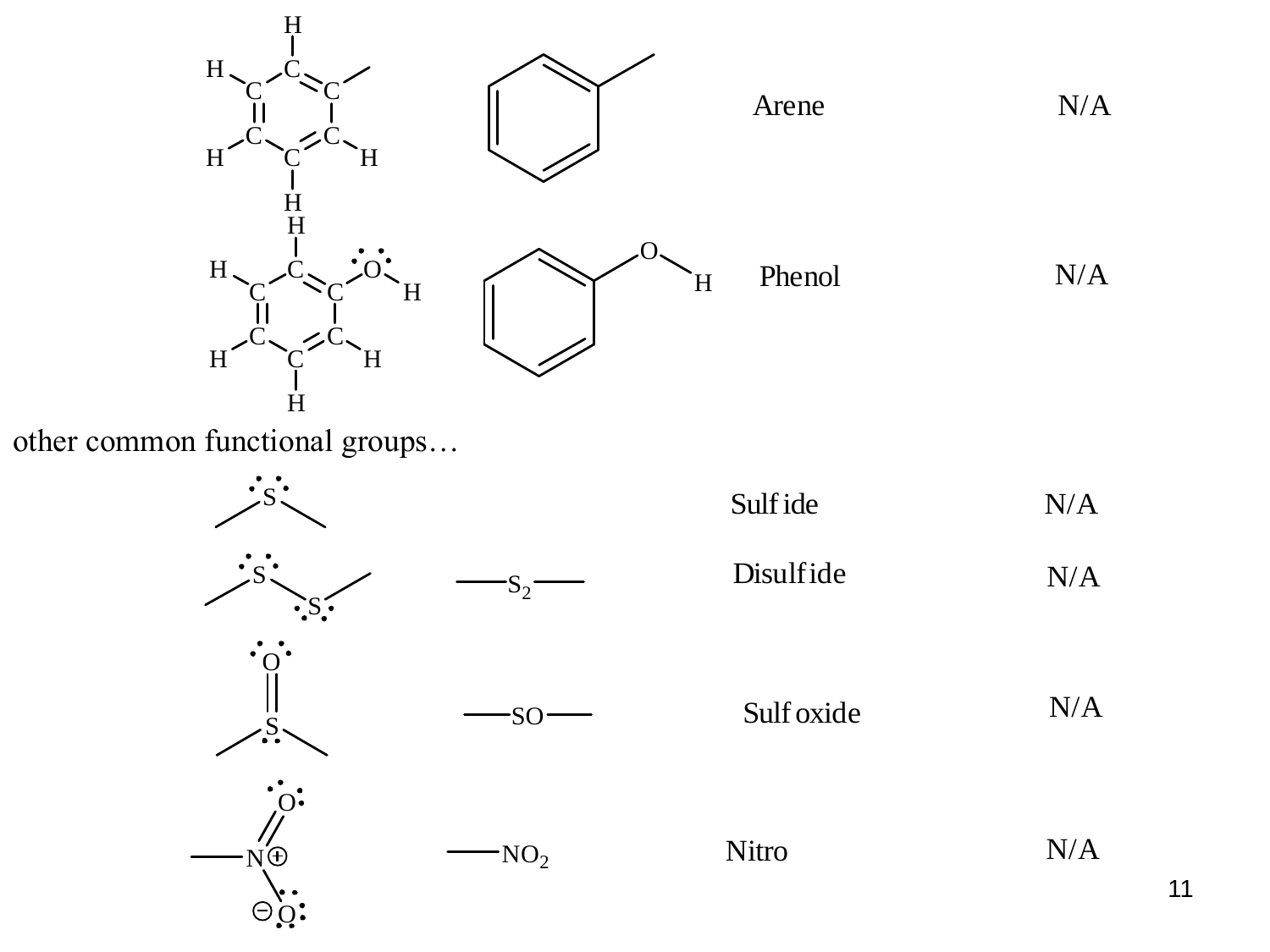## Things to watch for...

…common structural elements.



Both of these contain the *hydroxyl group(-OH)* but they represent different functional groups.



Both of these contain the *carbonyl group(C=O, pronounced carbon-eel group)* but they represent different functional groups.

IMPORTANT: the carbonyl group by itself *is not* a functional group. It is part of many functional groups depending on what is attached to it. 12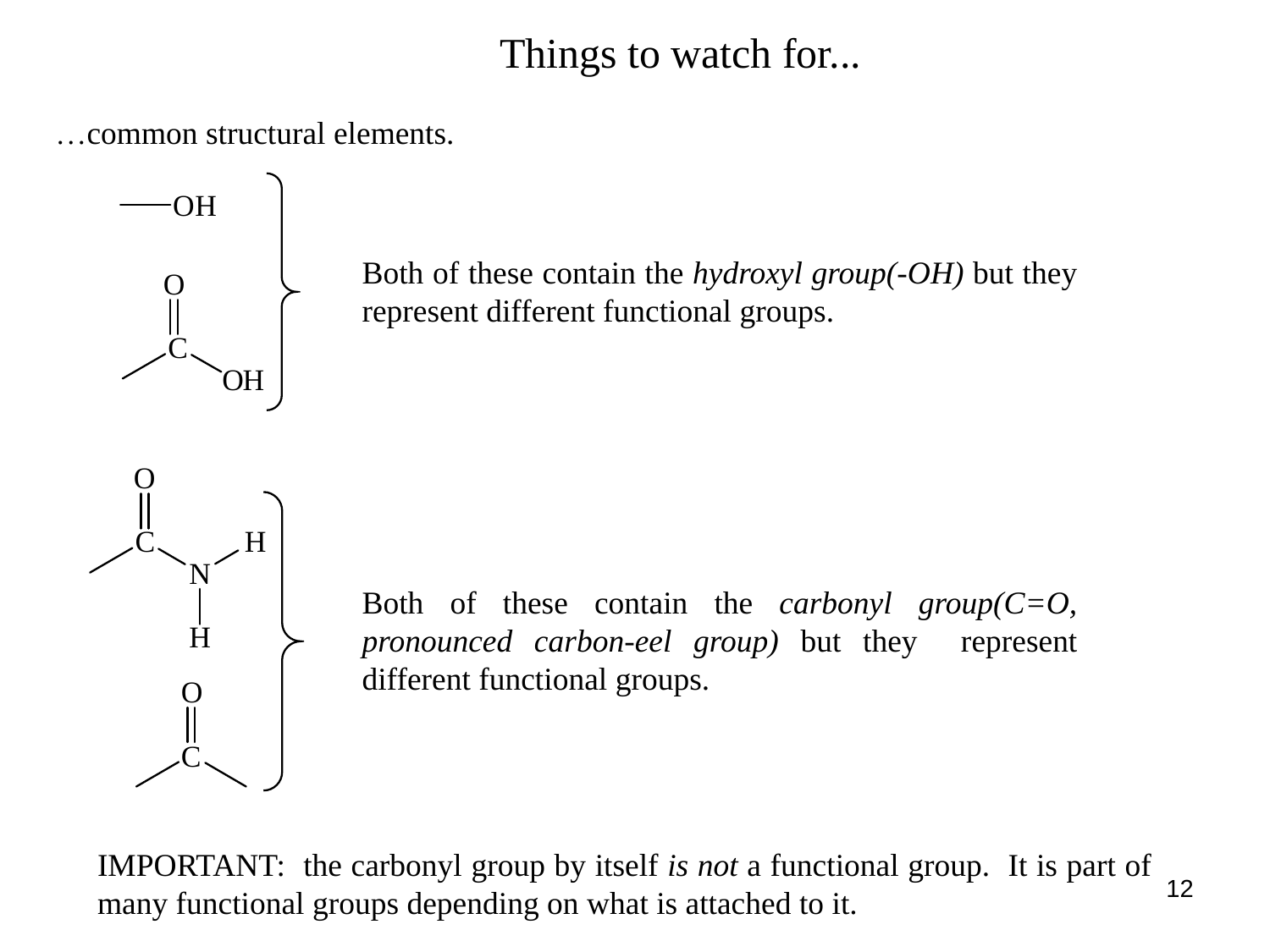The "open" bond in these structures is attached to a carbon...



and, with the exception of alkene/alkyne/arene, this carbon is usually not part of another functional group...

![](_page_12_Figure_3.jpeg)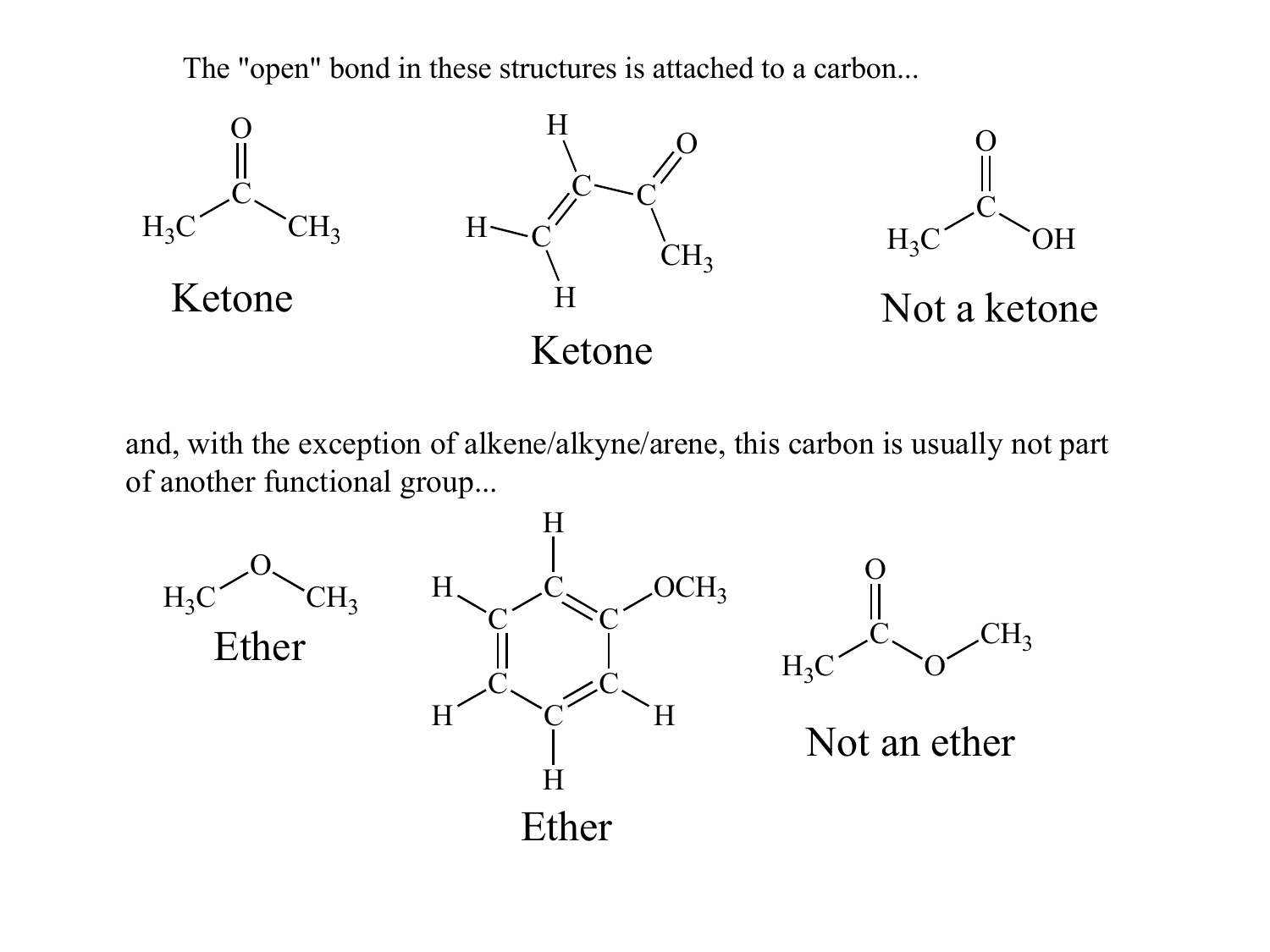## **Organic Nomenclature**

Systematic IUPAC Nomenclature – Compound names have four fields.

![](_page_13_Figure_2.jpeg)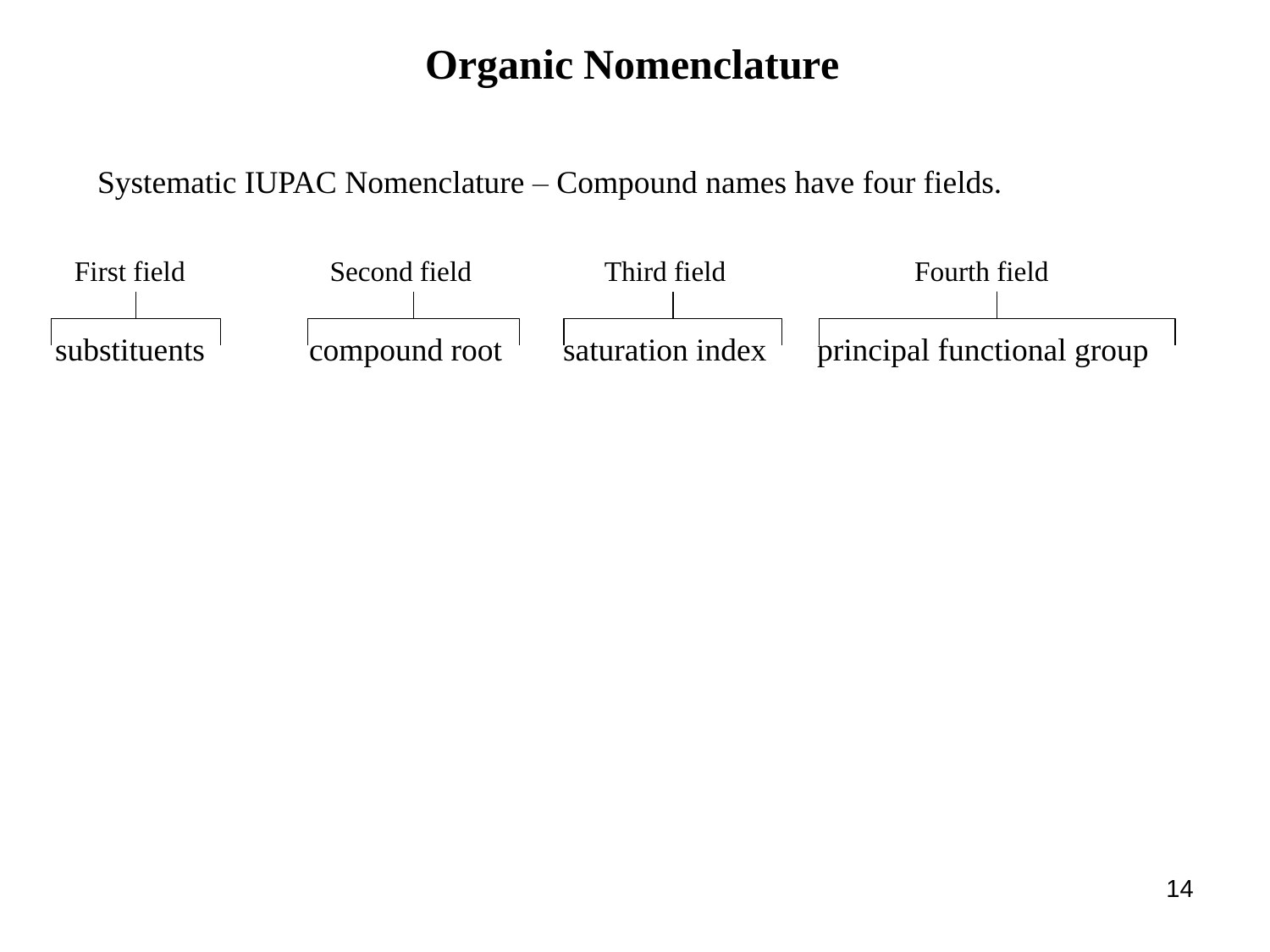#### **Compound Root – Second Field**

The compound root name is based on the number of carbon atoms in the longest continuous chain or ring.

| n  | $C_nH_{2n+2}$                   | alkane   |  |
|----|---------------------------------|----------|--|
|    | $\text{CH}_4$                   | meth-ane |  |
| 2  | CH <sub>3</sub> CH <sub>3</sub> | eth-ane  |  |
| 3  | $CH_3CH_2CH_3$                  | prop-ane |  |
| 4  | $CH3(CH2)2CH3$                  | but-ane  |  |
| 5  | $CH3(CH2)3CH3$                  | pent-ane |  |
| 6  | $CH3(CH2)4CH3$                  | hex-ane  |  |
|    | $CH3(CH2)5CH3$                  | hept-ane |  |
| 8  | $CH_3CH_2)_6CH_3$               | oct-ane  |  |
| 9  | $CH3(CH2)7CH3$                  | non-ane  |  |
| 10 | $CH3(CH2)8CH3$                  | dec-ane  |  |

For cyclic molecules, the prefix "cyclo" is added before the compound root prefix.

![](_page_14_Figure_4.jpeg)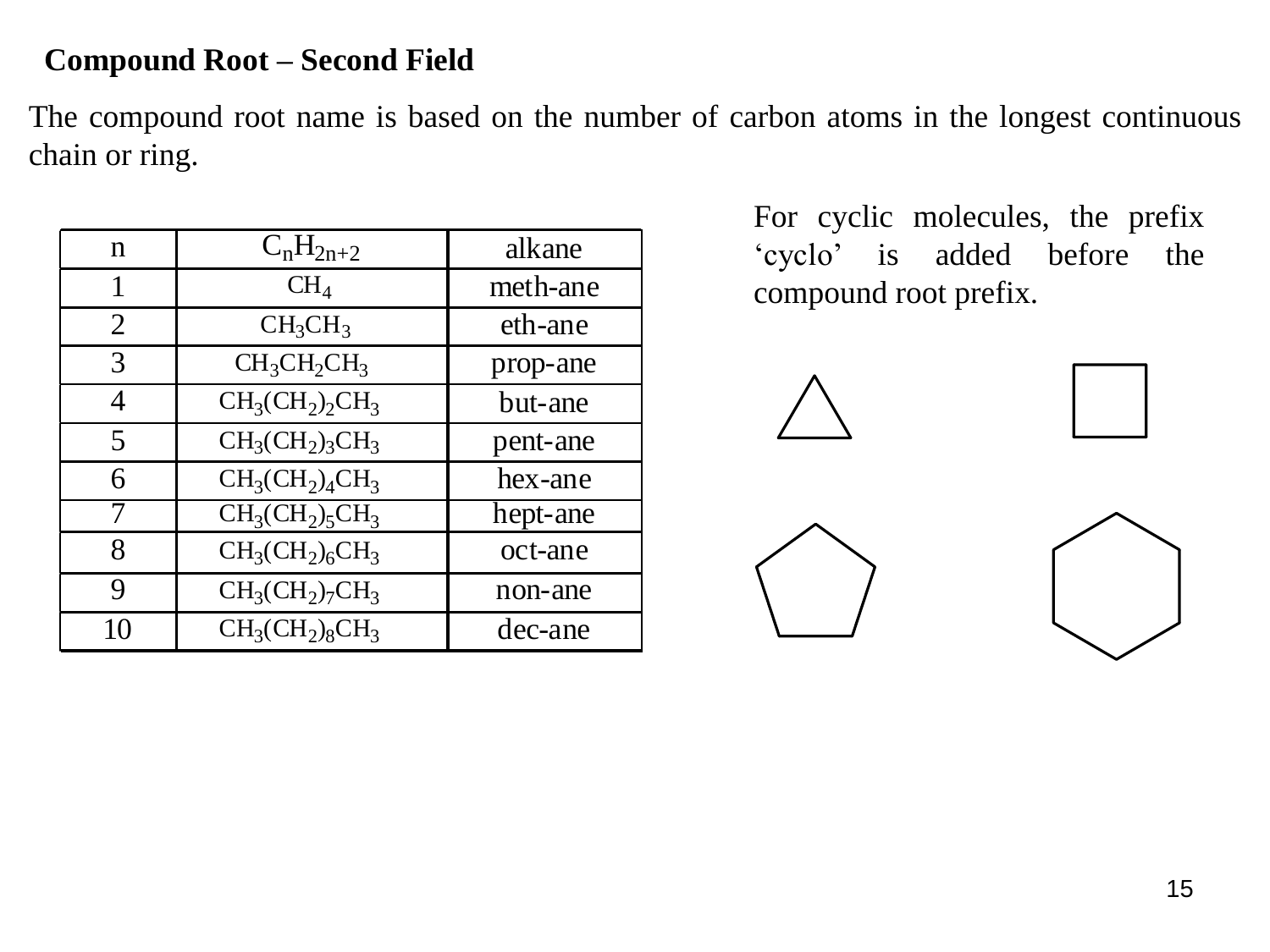#### **Saturation Index – Third Field**

The presence of multiple bonds is indicated by "ene" (carbon-carbon double bonds) and/or "yne" (carbon-carbon triple bonds) in the third field of the name

When a *principal* functional group is not present, number the chain to give the multiple bond the lowest number. If there are multiple multiple bonds, add the prefix di, tri, tetra, etc to indicate the number of double or triple bonds in the molecule and give a number to indicate its position.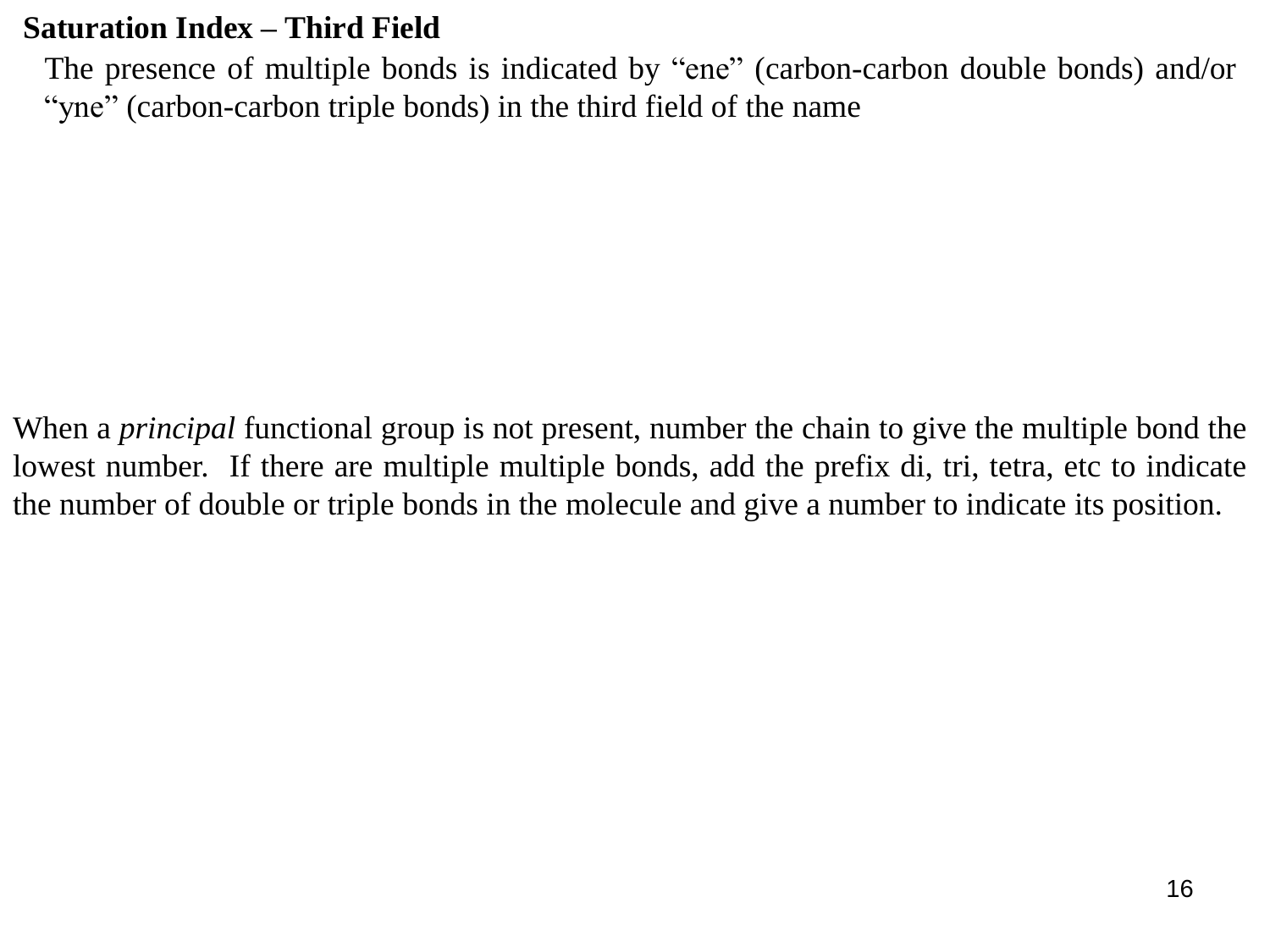•5-chloro-1-hexene (or 5-chlorohex-1-ene)

•4,5-dichloro-5-fluoro-1-hexene (or 4,5-dichloro-5-fluorohex-1-ene)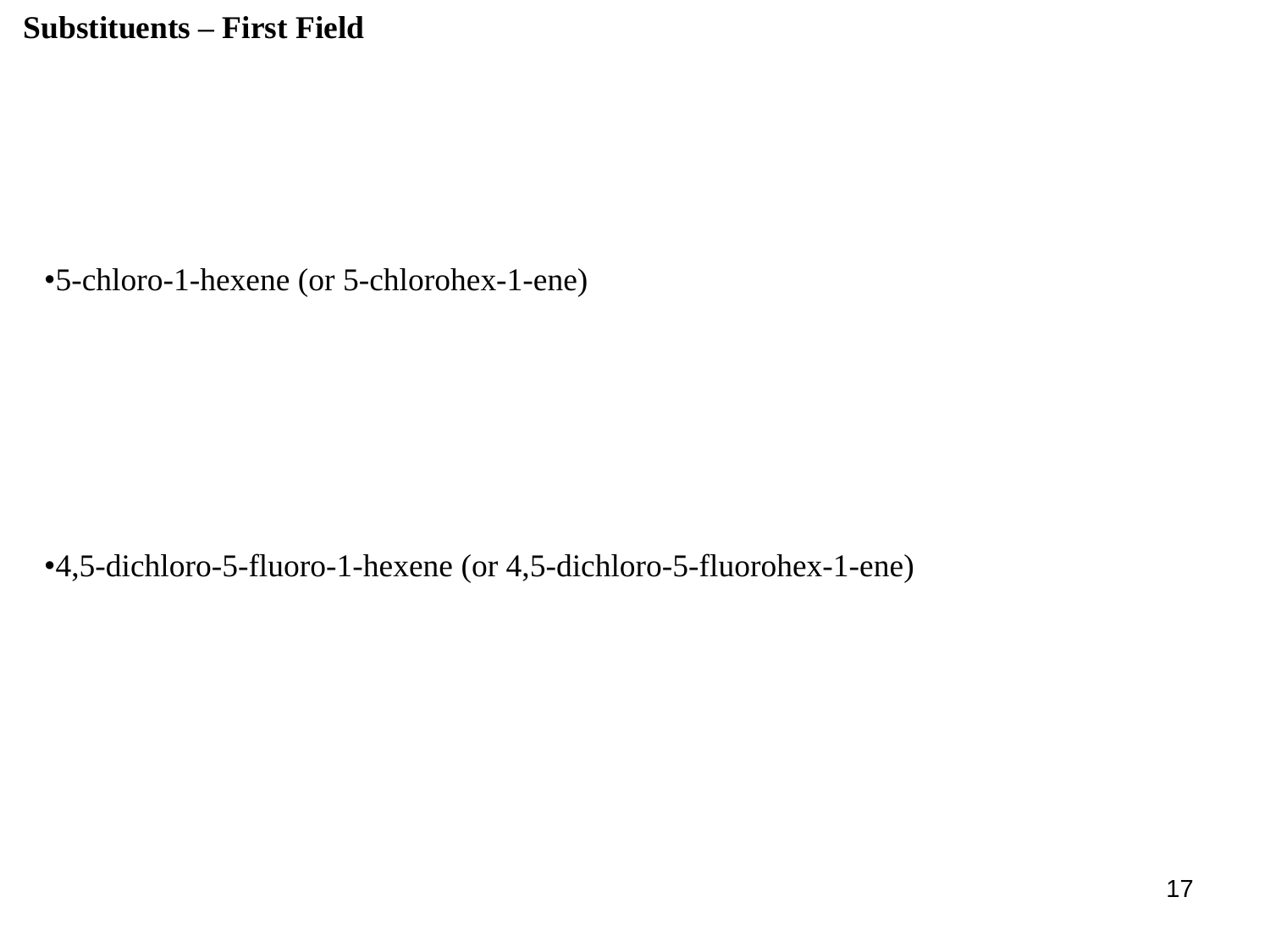#### **Principal Functional Groups – Forth Field**

| <b>Functional Group</b>    | <b>Suffix</b>  |  |  |  |
|----------------------------|----------------|--|--|--|
| Carboxylic acid            | -oic acid      |  |  |  |
| Sulfonic acid              | -sulfonic acid |  |  |  |
| $Ester*$                   | -oate          |  |  |  |
| <b>Acid Chloride</b>       | -oyl chloride  |  |  |  |
| Amide $*$                  | -amide         |  |  |  |
| Nitrile                    | -nitrile       |  |  |  |
| Aldehyde                   | -al            |  |  |  |
| Ketone                     | -one           |  |  |  |
| Alcohol (including phenol) | -ol            |  |  |  |
| <b>Thiol</b>               | -thiol         |  |  |  |
| Amine                      | -amine         |  |  |  |

Note that certain functional groups are never considered as a principal functional group and are always treated as a substituent. These include the halogens, ethers, and nitro groups. 18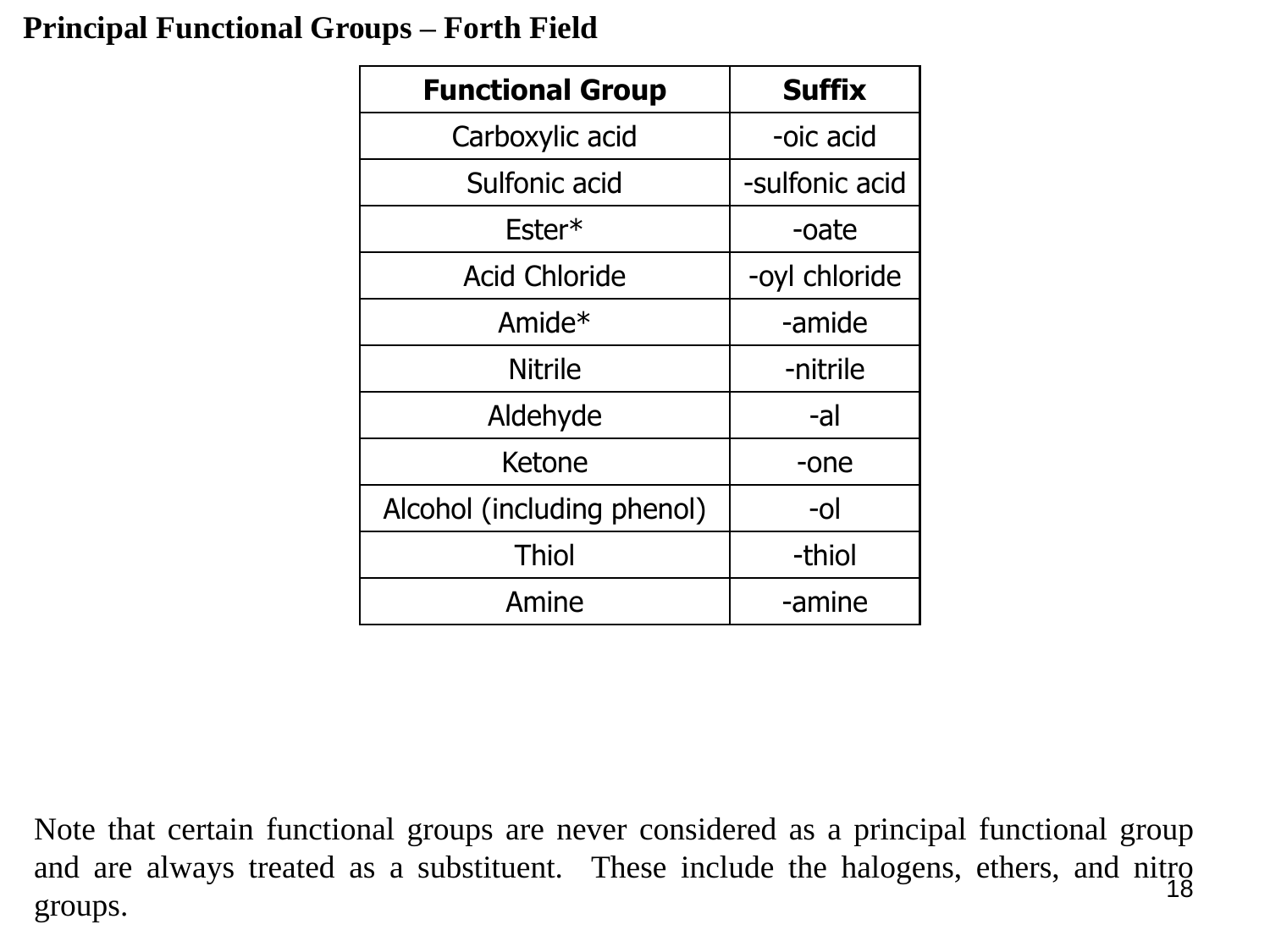**Principal Functional Groups – Forth Field** 

•5-chloro-1-hexen-3-ol (or 5-chlorohex-1-en-3-ol)

•2-chloro-5-hexen-1-ol (or 2-chlorohex-5-en-1-ol)

•2-chloro-4-hydroxy-5-hexenal (or 2-chloro-4-hydroxyhex-5-enal)

Note that no number is necessary for principal functional groups that must be terminal because they include the first carbon atom of the main chain. 19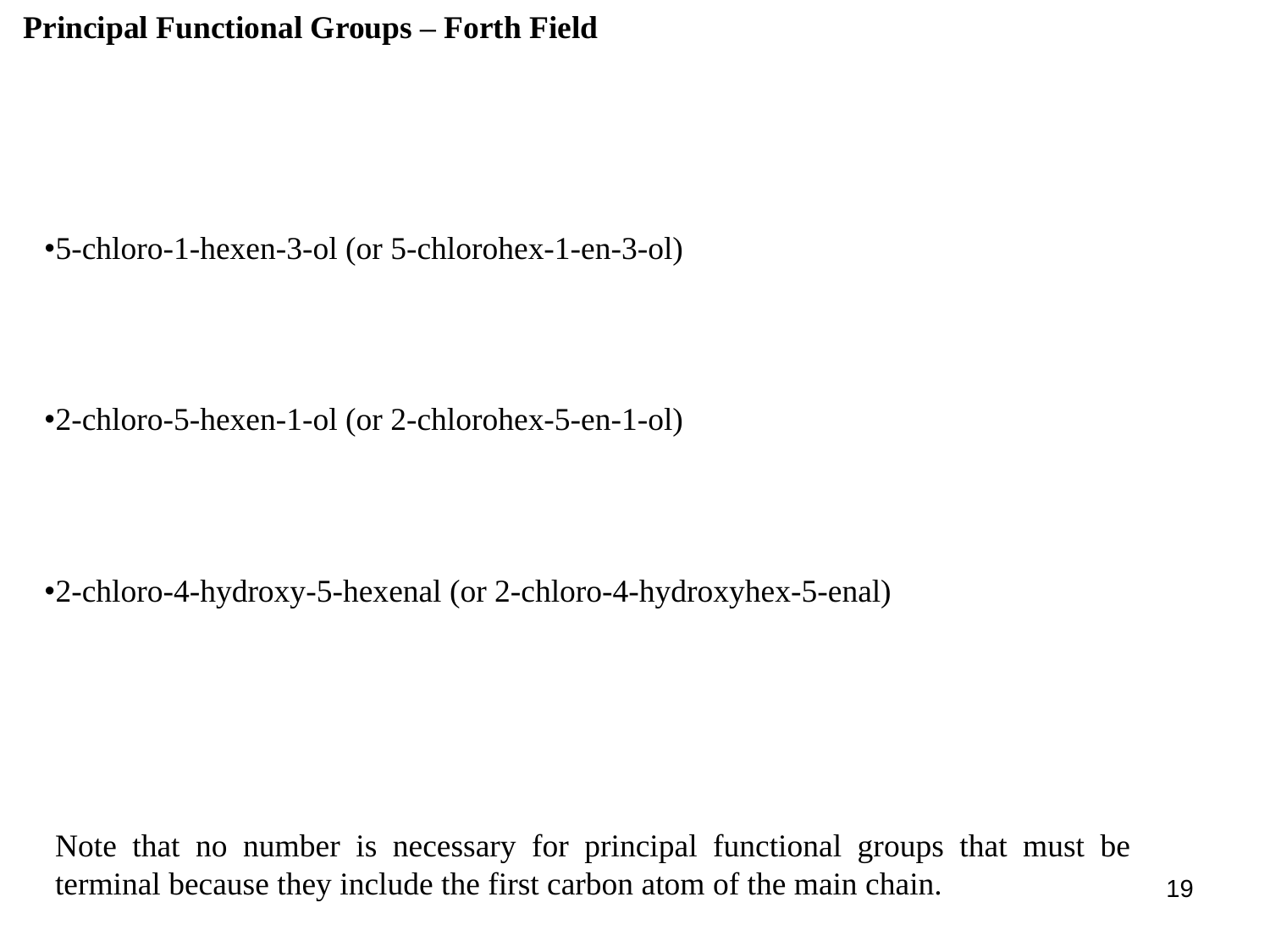#### **Substituent List**

|                     | <b>Name</b>     |                      | <b>Name</b> |         | <b>Name</b> |
|---------------------|-----------------|----------------------|-------------|---------|-------------|
| $-CH3$              | methyl          | $-OCH3$              | methoxy     | $-F$    | fluoro      |
| $-CH_2CH_3$         | ethyl           | $-OCH_2CH_3$         | ethoxy      | $-Cl$   | chloro      |
| $-CH_2CH_2CH_3$     | propyl          | $-OCH_2CH_2CH_3$     | propoxy     | $-Br$   | bromo       |
| $-CH_2CH_2CH_2CH_3$ | butyl           | $-OCH_2CH_2CH_2CH_3$ | butoxy      | $-I$    | iodo        |
| etc.                |                 | etc.                 |             |         |             |
|                     |                 |                      |             | $-NH_2$ | amino       |
| $-CH(CH_3)$         | isopropyl       | $-OCH(CH_3)$         | isopropoxy  | $-NO2$  | nitro       |
| $-CH_2CH(CH_3)$     | isobutyl        | $-OCH_2CH(CH_3)$ ,   | isobutoxy   | $-CN$   | cyano       |
| $CH(CH3)CH2CH3$     | s-butyl         | $OCH(CH_3)CH_2CH_3$  | s-butoxy    |         |             |
| $-C(CH_3)_3$        | <i>t</i> -butyl | $-OC(CH_3)_3$        | $t$ -butoxy | $-OH$   | hydroxy     |
| $-C_6H_5$           | phenyl          | $-OC6H5$             | phenoxy     | $= 0$   | <b>OXO</b>  |
| $-CH_2C_6H_5$       | benzyl          | $- OCH_2C_6H_5$      | benzoxy     | $-SH$   | mercapto    |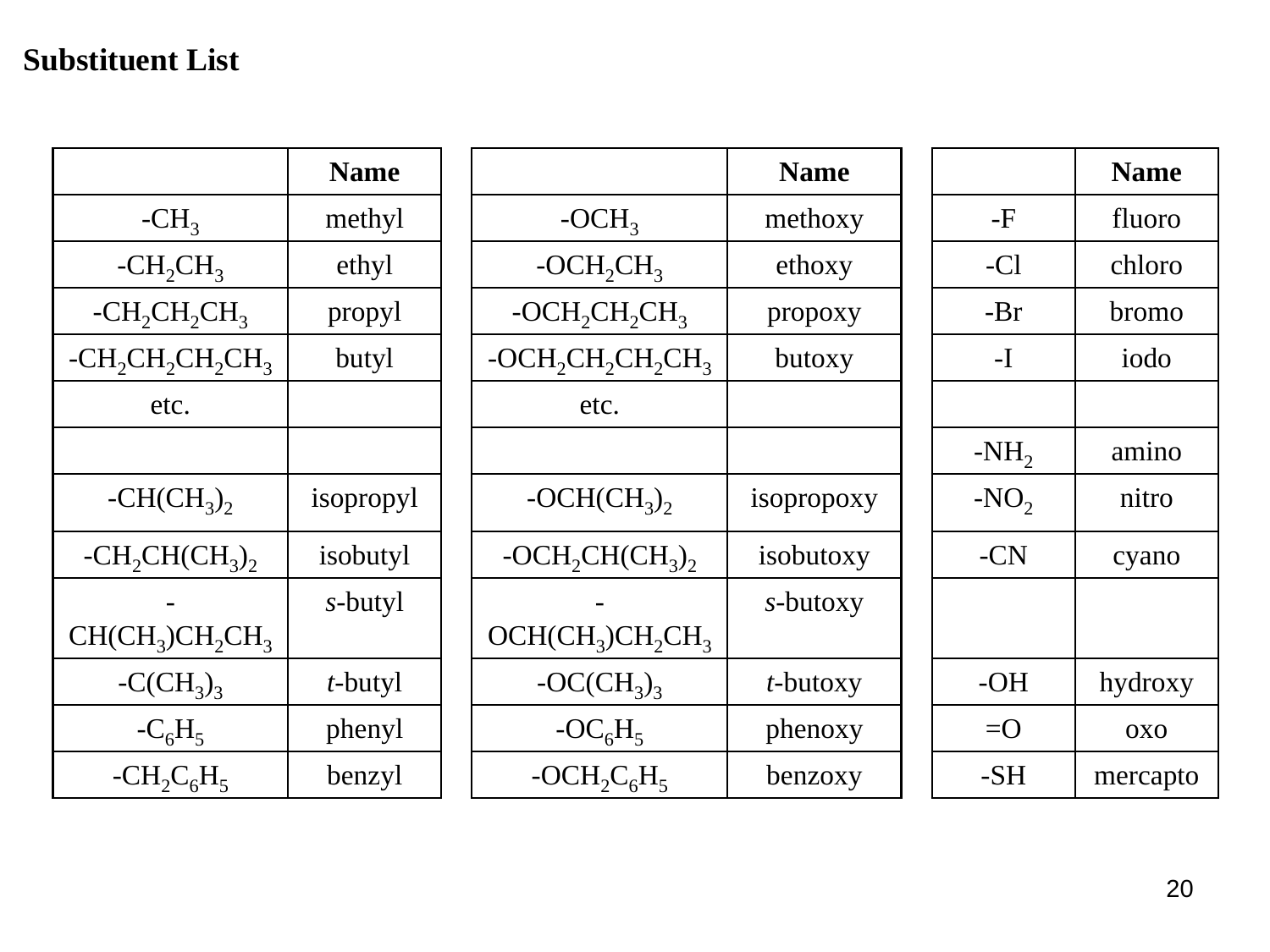**Other names you need to know...**

![](_page_20_Figure_1.jpeg)

Molecules with this substructure are treated as a class – arenes.

![](_page_20_Figure_3.jpeg)

\*these are not IUPAC names but common names that you should know.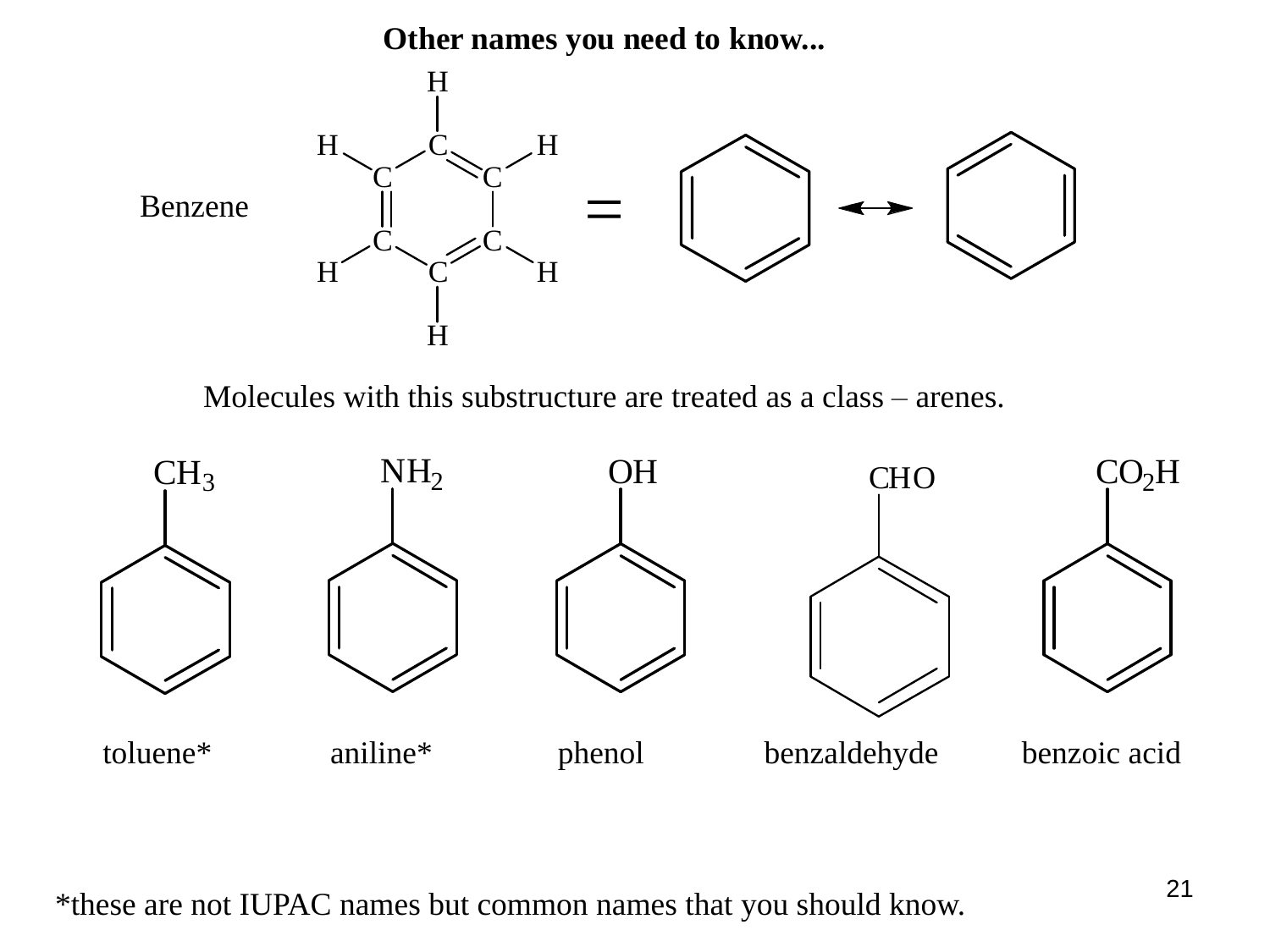### Naming Carbon-Based Substituents

![](_page_21_Figure_1.jpeg)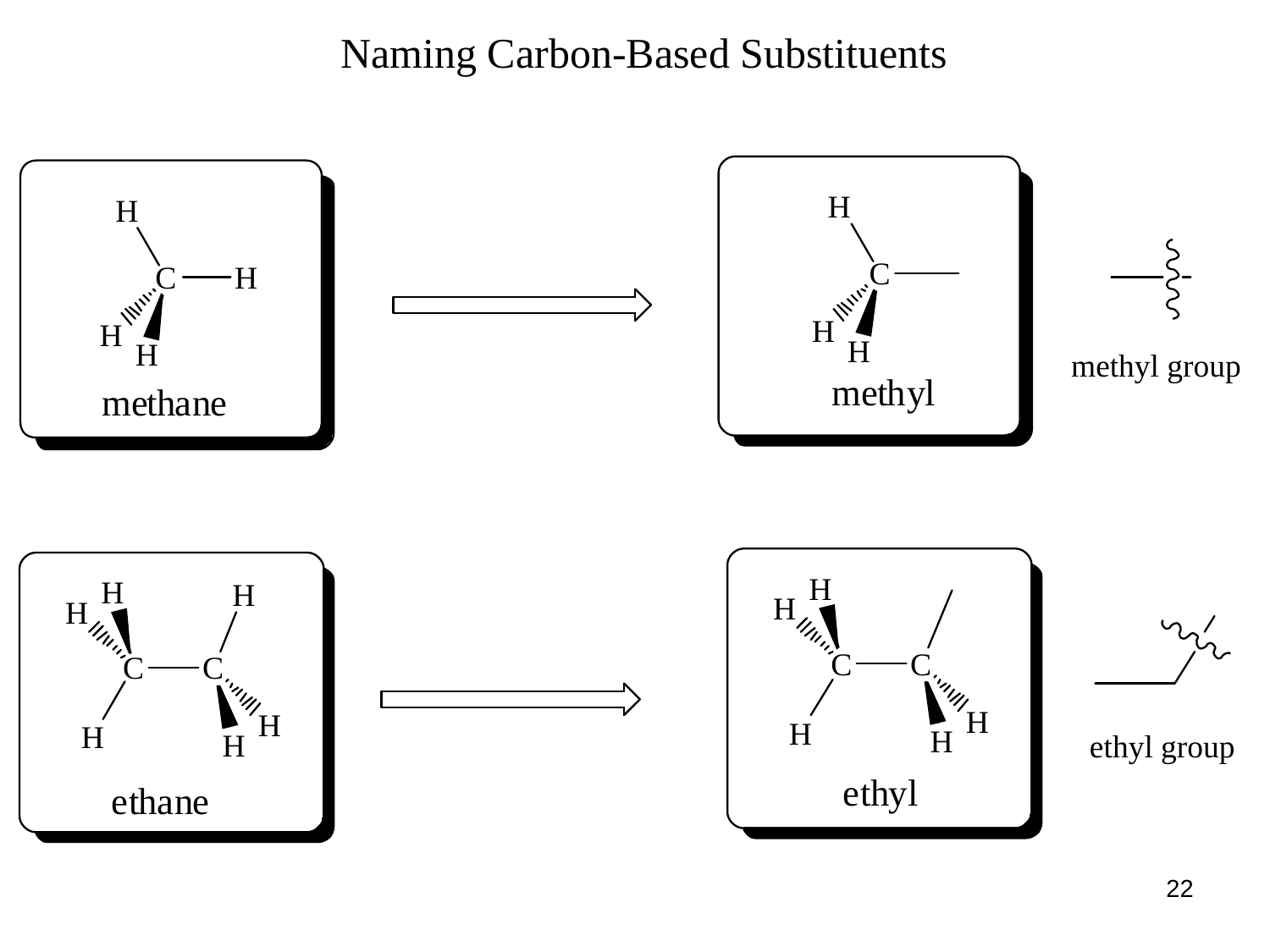![](_page_22_Figure_0.jpeg)

Notice that the only difference between n-propyl and isopropyl is the *point of attachment*.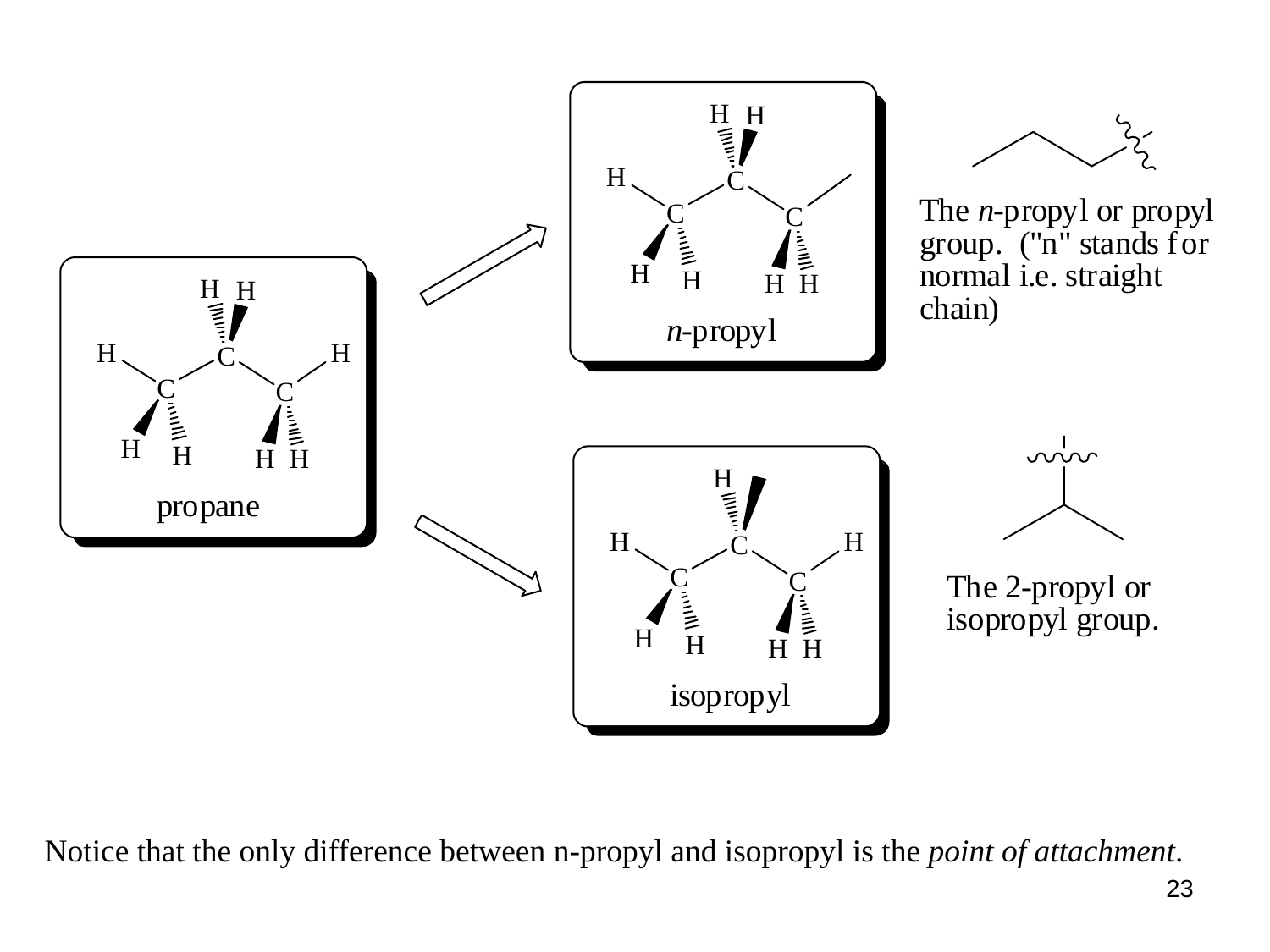![](_page_23_Figure_0.jpeg)

Again, notice that the only difference is the *point of attachment*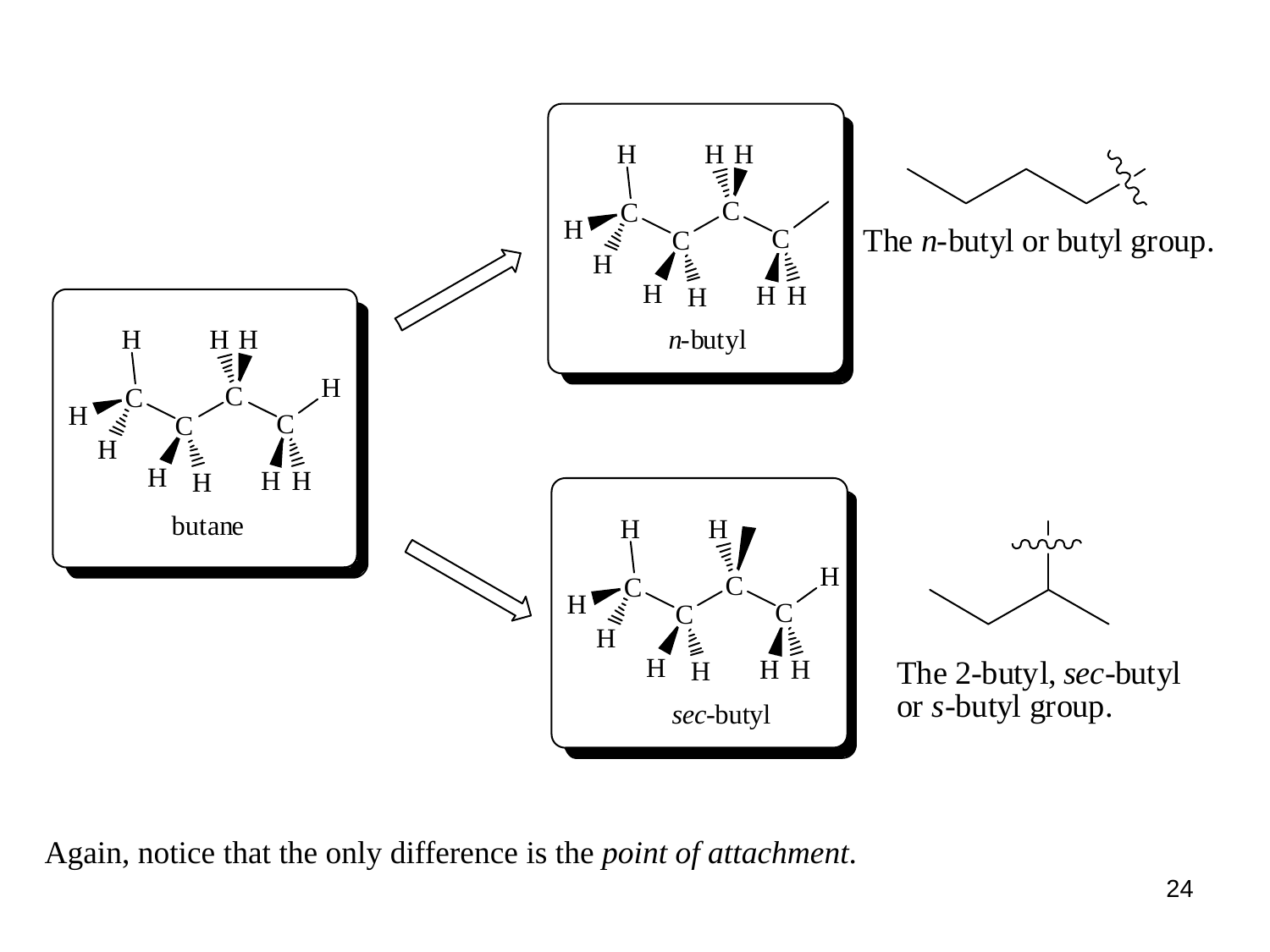![](_page_24_Figure_0.jpeg)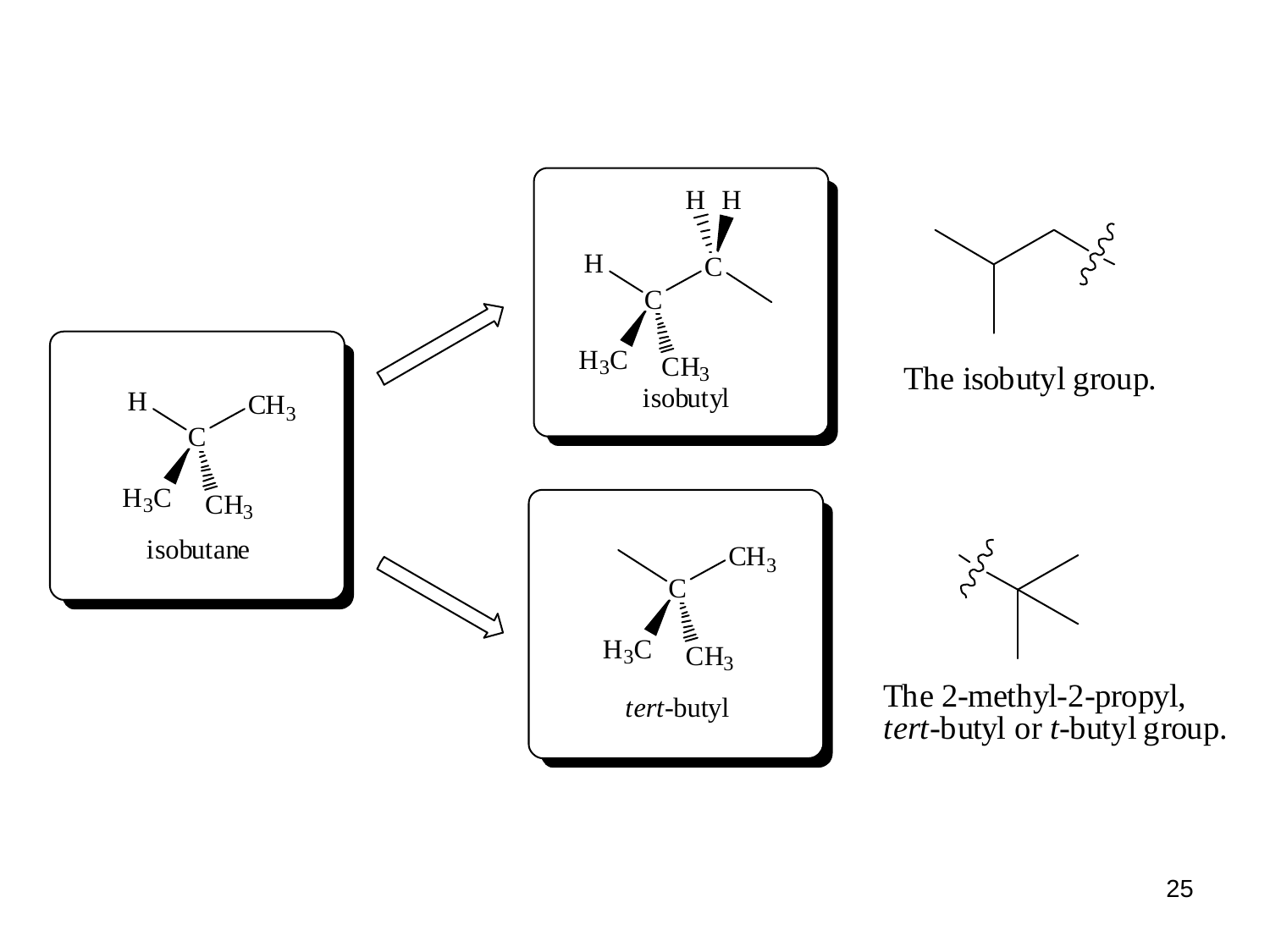#### **Aryl based Substituents**

![](_page_25_Figure_1.jpeg)

"benzylic"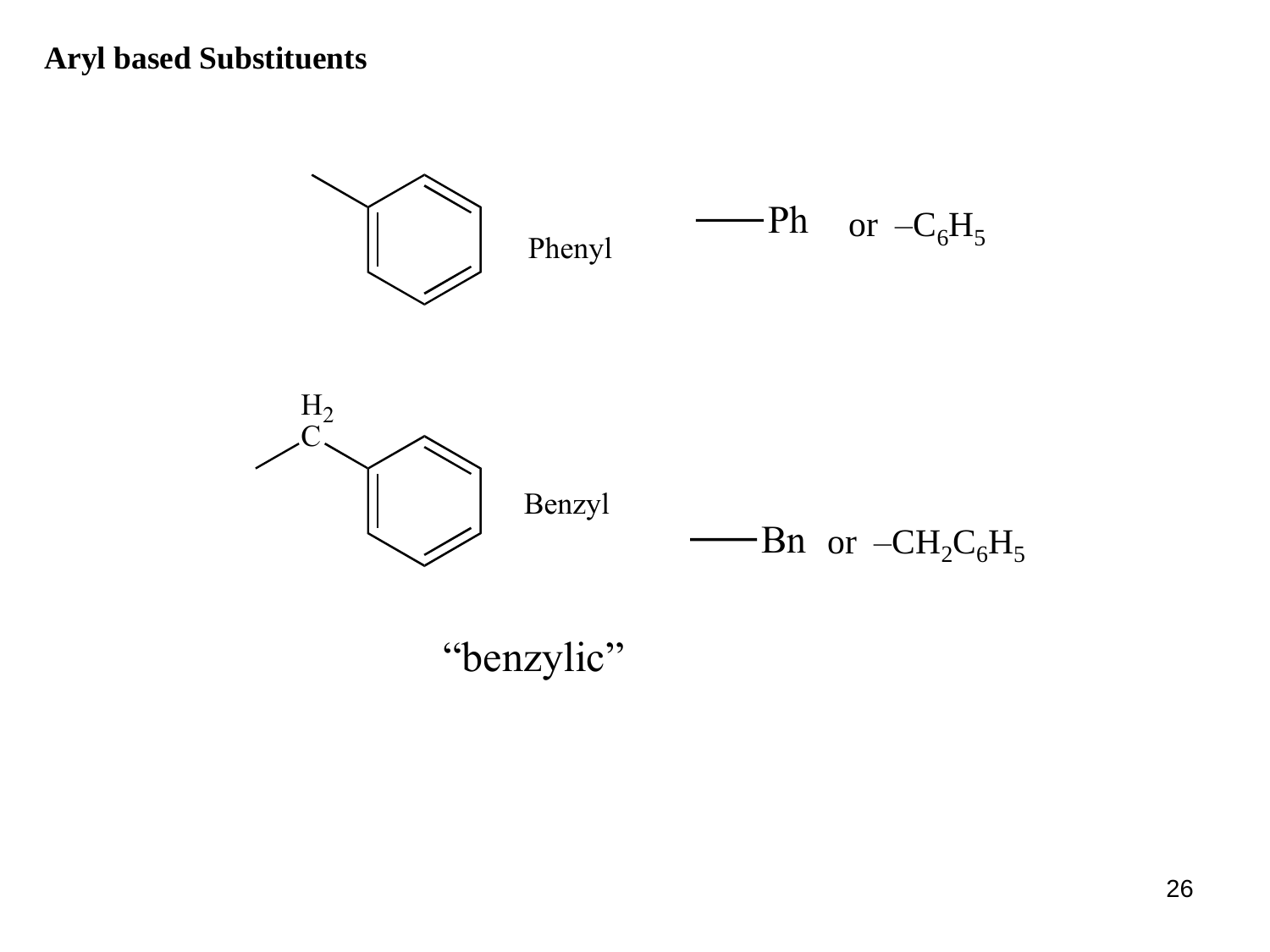#### **Common Unsaturated Alkyl substituents**

![](_page_26_Figure_1.jpeg)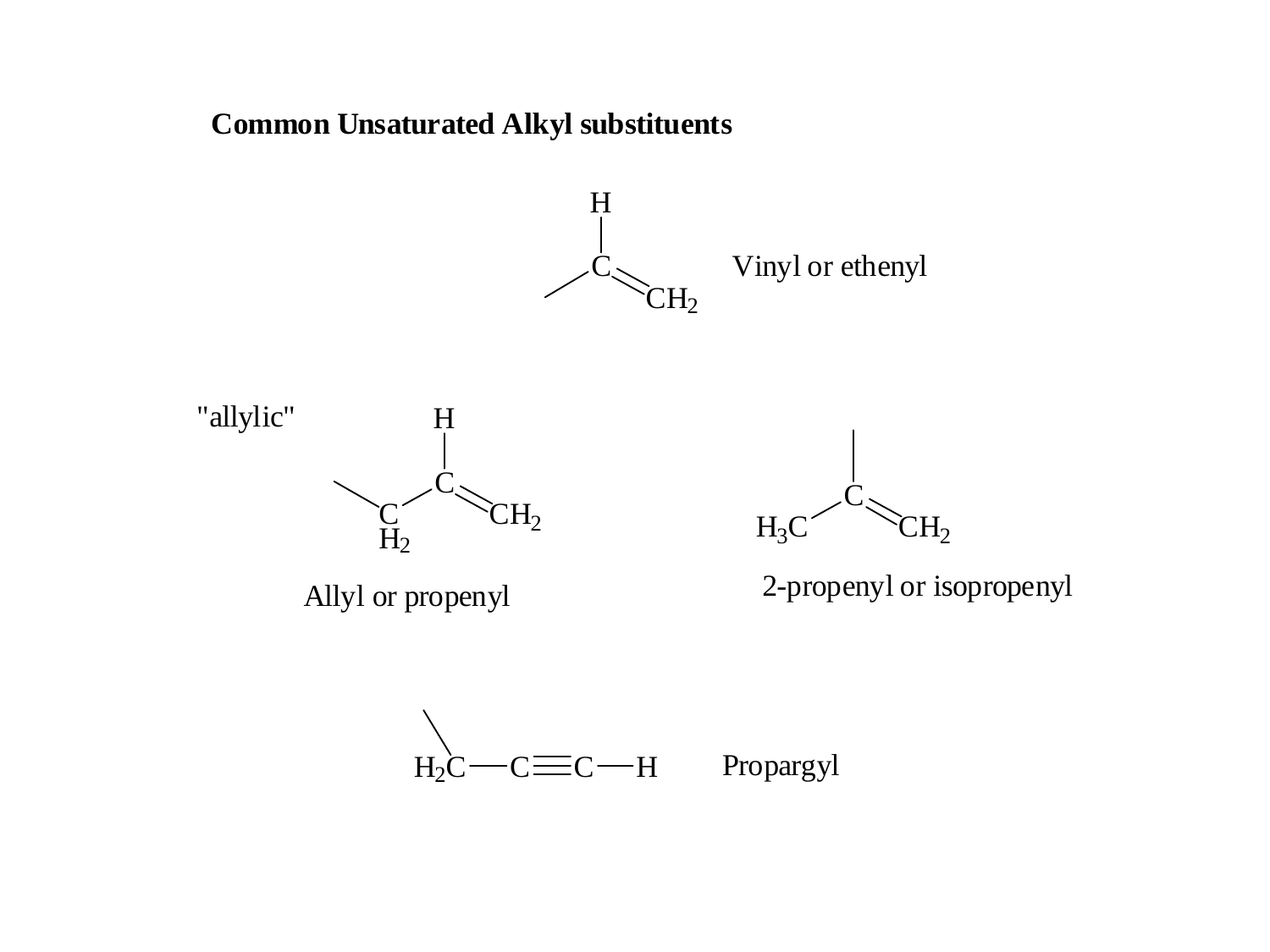#### **Yet more substituents...**

"Acyl" substituents...

![](_page_27_Figure_2.jpeg)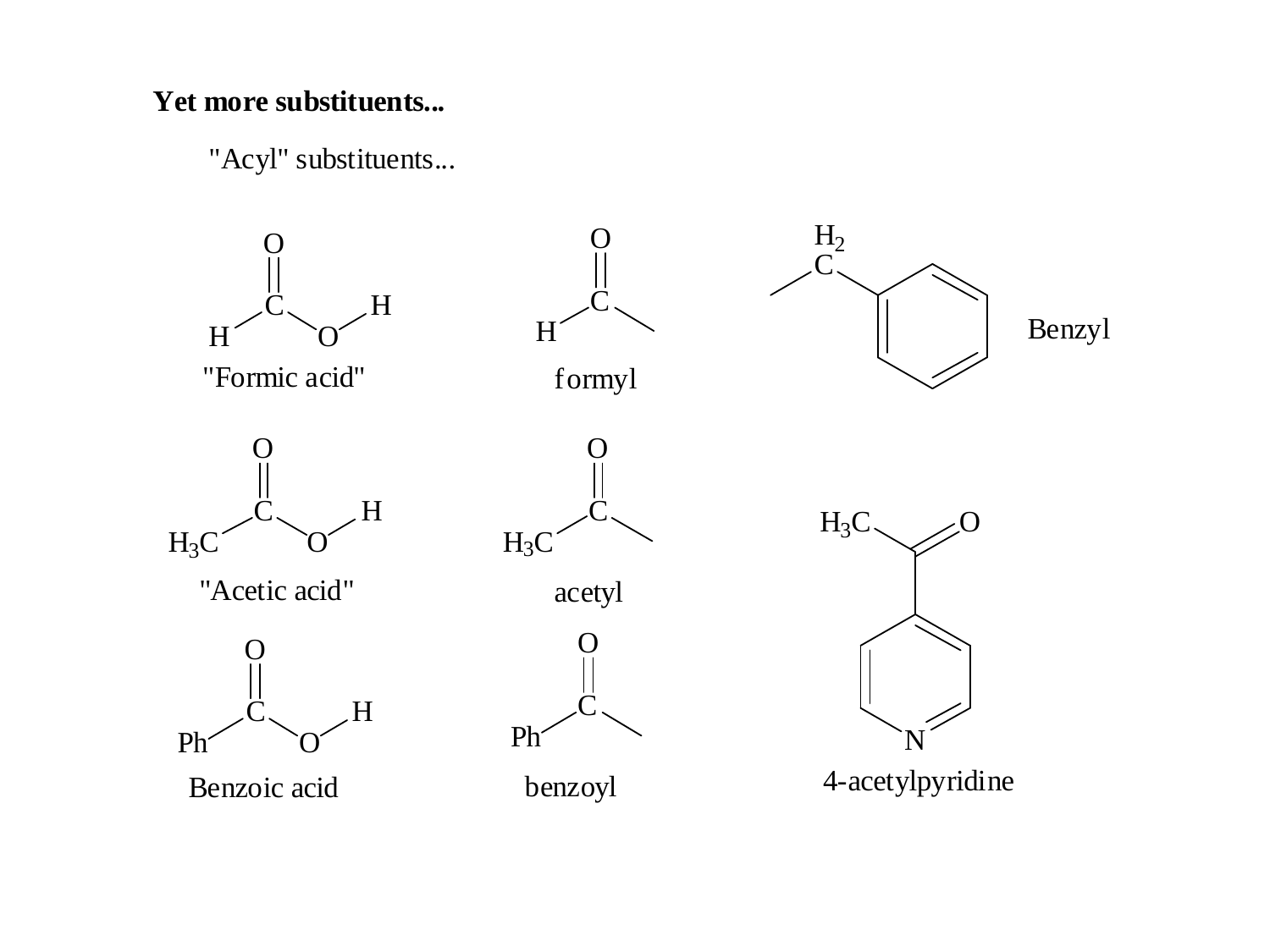#### **Alkoxy substituents**

 $CH<sub>3</sub>OH$ Methanol  $H_3CO$ methoxy

 $CH<sub>3</sub>CH<sub>2</sub>OH$ Ethanol

 $H_3CH_2CO$ ethoxy

![](_page_28_Figure_7.jpeg)

methoxycyclopentane

![](_page_28_Picture_9.jpeg)

Phenol phenoxy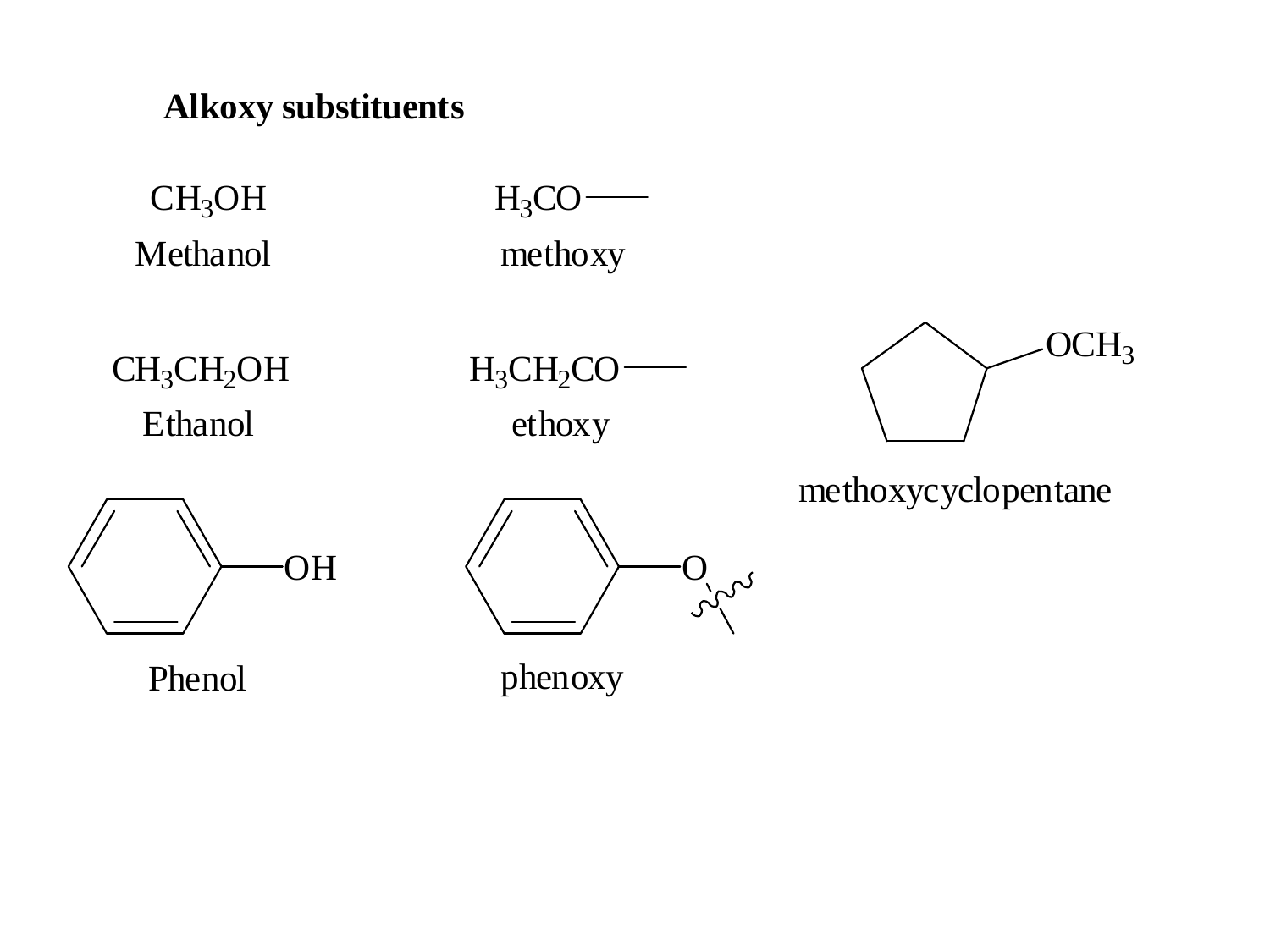It's all Greek...

On occasion, greek letters are used to indicate the position of an atom relative to a functional group...

![](_page_29_Figure_2.jpeg)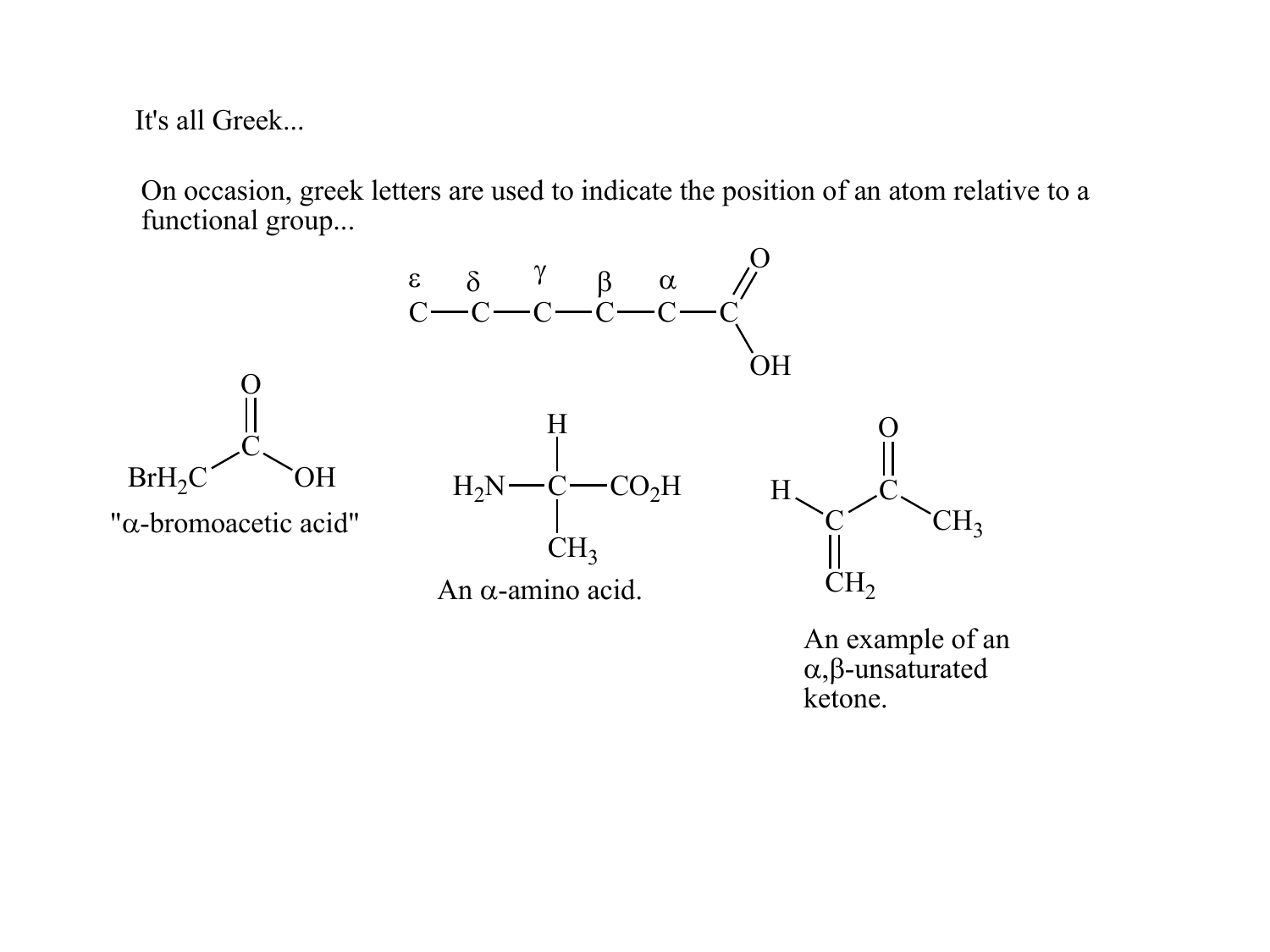Organic Nomenclature Summary:

![](_page_30_Figure_1.jpeg)